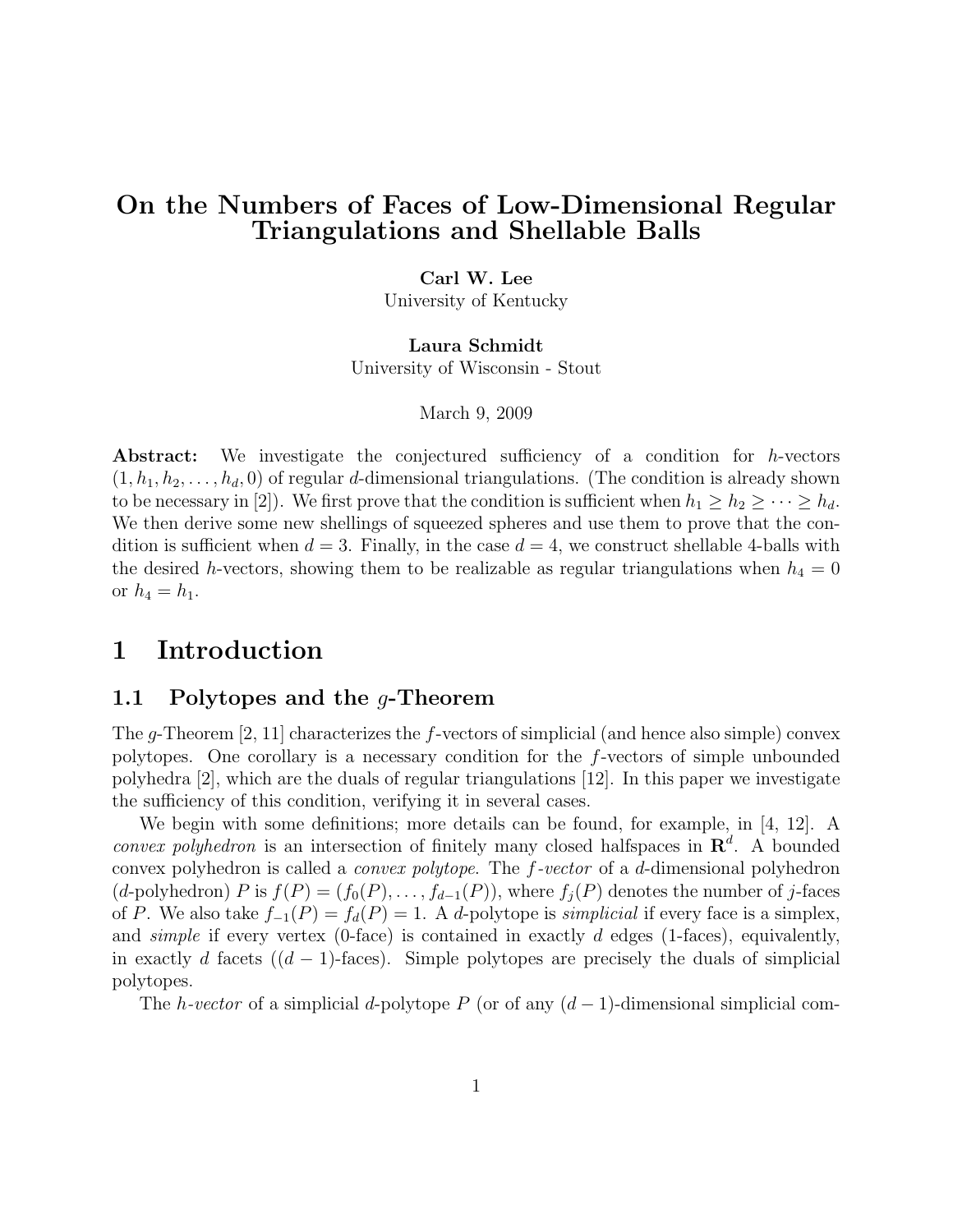plex) is  $h(P) = (h_0(P), \ldots, h_d(P))$ , where

$$
h_i(P) = \sum_{j=0}^i (-1)^{j-i} {d-j \choose d-i} f_{j-1}(P), \ i = 0, \dots, d.
$$
 (1)

We also define  $h_i(P) = 0$  if  $i < 0$  or  $i > d$ . These equations are invertible:

$$
f_{j-1}(P) = \sum_{i=0}^{j} {d-i \choose d-j} h_i(P), \ j = 0, \dots, d.
$$
 (2)

The g-vector of P is  $g(P) = (g_0(P), \ldots, g_{\lfloor d/2 \rfloor}(P)),$  where  $g_0(P) = h_0(P)$  and  $g_i(P) =$  $h_i(P) - h_{i-1}(P), i = 1, \ldots, \lfloor d/2 \rfloor.$ 

For positive integers  $a$  and  $i$ , the *i*-canonical representation of  $a$  is the unique expression of a in the form

$$
a = \binom{b_i}{i} + \binom{b_{i-1}}{i-1} + \dots + \binom{b_j}{j},
$$

where  $b_i > b_{i-1} > \cdots > b_j \geq j \geq 1$ . From this, define

$$
a^{(i)} = \binom{b_i+1}{i+1} + \binom{b_{i-1}+1}{i} + \dots + \binom{b_j+1}{j+1},
$$

and we also take  $a^{(0)} = 0$ . A vector  $(a_0, \ldots, a_n)$  is called an M-vector if it consists of nonnegative integers satisfying  $a_0 = 1$  and  $a_{i+1} \leq a_i^{(i)}$  $i^{(i)}$ ,  $i = 1, \ldots, n-1$ .

**Theorem 1 (g-Theorem)** A vector of nonnegative integers  $(h_0, \ldots, h_d)$  is the h-vector of a simplicial convex d-polytope if and only if

- 1.  $h_i = h_{d-i}, i = 0, \ldots, d$  (the Dehn-Sommerville equations), and
- 2.  $(g_0, \ldots, g_{|d/2|})$  is an M-vector.

This characterizes the f-vectors of simplicial polytopes and, by duality, f-vectors of simple polytopes.

### 1.2 Regular Triangulations and Simple Polytopes

Consider a simplicial convex d-polytope  $P$  and a vertex  $v$  of  $P$ . Deleting  $v$  from the boundary complex of P yields the *antistar of v in*  $\partial P$ , the simplicial  $(d-1)$ -complex  $(\partial P) - v$ . By applying a projective transformation that sends the vertex  $v$  onto the hyperplane at infinity,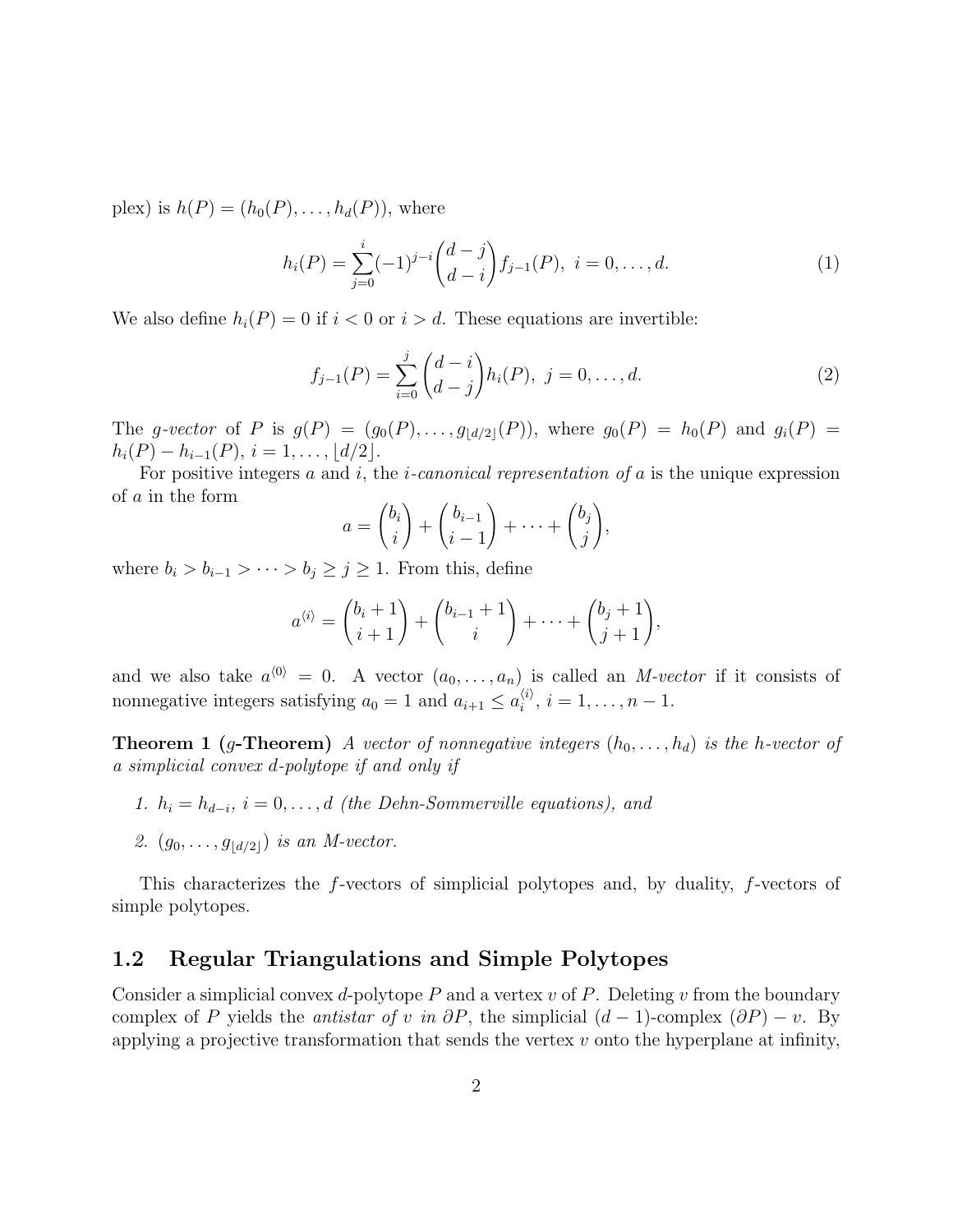and projecting  $(\partial P) - v$  onto a hyperplane orthogonal to the direction of projection, it is evident that antistars are combinatorially equivalent to *regular triangulations* [12] and vice versa.

Let  $P^*$  be a simple polytope dual to P, and F the facet of  $P^*$  corresponding to v. By applying a projective transformation that sends  $F$  onto the hyperplane at infinity, it is also evident that simple unbounded polyhedra are combinatorially dual to antistars, and vice versa.

A patch of a simplicial d-polytope P is a nonempty proper subset  $\mathcal{C} = \{F_1, \ldots, F_k\}$  of facets of P such that there is a line shelling [12] beginning with these facets. We will usually identify the patch with its naturally associated simplicial  $(d-1)$ -complex. Equivalently, there is a polytope P' projectively equivalent to P and a point  $v' \notin P'$  such that the set of facets C' of P' corresponding to C is precisely the set of facets that  $v'$  is beyond. Also equivalently, there is a polytope P'' projectively equivalent to P and a point  $v'' \notin P''$  such that the set of facets  $\mathcal{C}''$  of P'' corresponding to  $\mathcal C$  is precisely the set of facets that  $v''$  is beneath. (See [4] for the definitions of beneath and beyond.) It is evident, then, that the complementary sets of facets to patches are themselves patches, and that patches are combinatorially equivalent to antistars, for in the latter equivalence we may take  $Q = \text{conv}(P'' \cup \{v''\})$  and then form the antistar  $(\partial Q) - v''$ .

Now assume that P contains the origin in its interior and  $P^*$  is its polar dual [4, 12]. Then  $\mathcal C$  is a patch of P if and only if there is a hyperplane H such that the associated set of vertices  $V$  of  $P^*$  and the complementary set of vertices (vert  $P^*$ )  $\setminus V$  lie in opposite open halfspaces associated with H. If  $H^-$  and  $H^+$  are the two closed halfspaces associated with H and, say,  $V \subset H_+$ , then we will call  $P^* \cap H^-$  the truncated simple polytope associated with V.

### 1.3 Computing h-Vectors of Regular Triangulations

We recall that the h-vector of a shellable simplicial  $(d-1)$ -complex can be computed from a shelling order  $F_1, \ldots, F_m$  of its facets in the following way [12]. For facet  $F_j$  there is a unique, minimal face  $G_j = R(F_j)$  of  $F_j$  such that  $G_j$  is not in the simplicial complex induced by  $F_1 \cup \cdots \cup F_{j-1}$ . Let  $\sigma(F_j) = \text{card } G_j$ . Then  $h_i = \text{card } \{j : \sigma(F_j) = i\}$ . In this way we can determine the h-vectors of antistars/patches/regular triangulations.

The following is a useful Lemma.

**Lemma 1** Assume C is a patch of a simplicial d-polytope P, and C' is the complementary patch consisting of those facets of P not in C. Then  $h(\mathcal{C}') + h^r(\mathcal{C}) = h(P)$ , where  $h^r(\mathcal{C})$  is the reverse of the vector  $h(\mathcal{C})$ .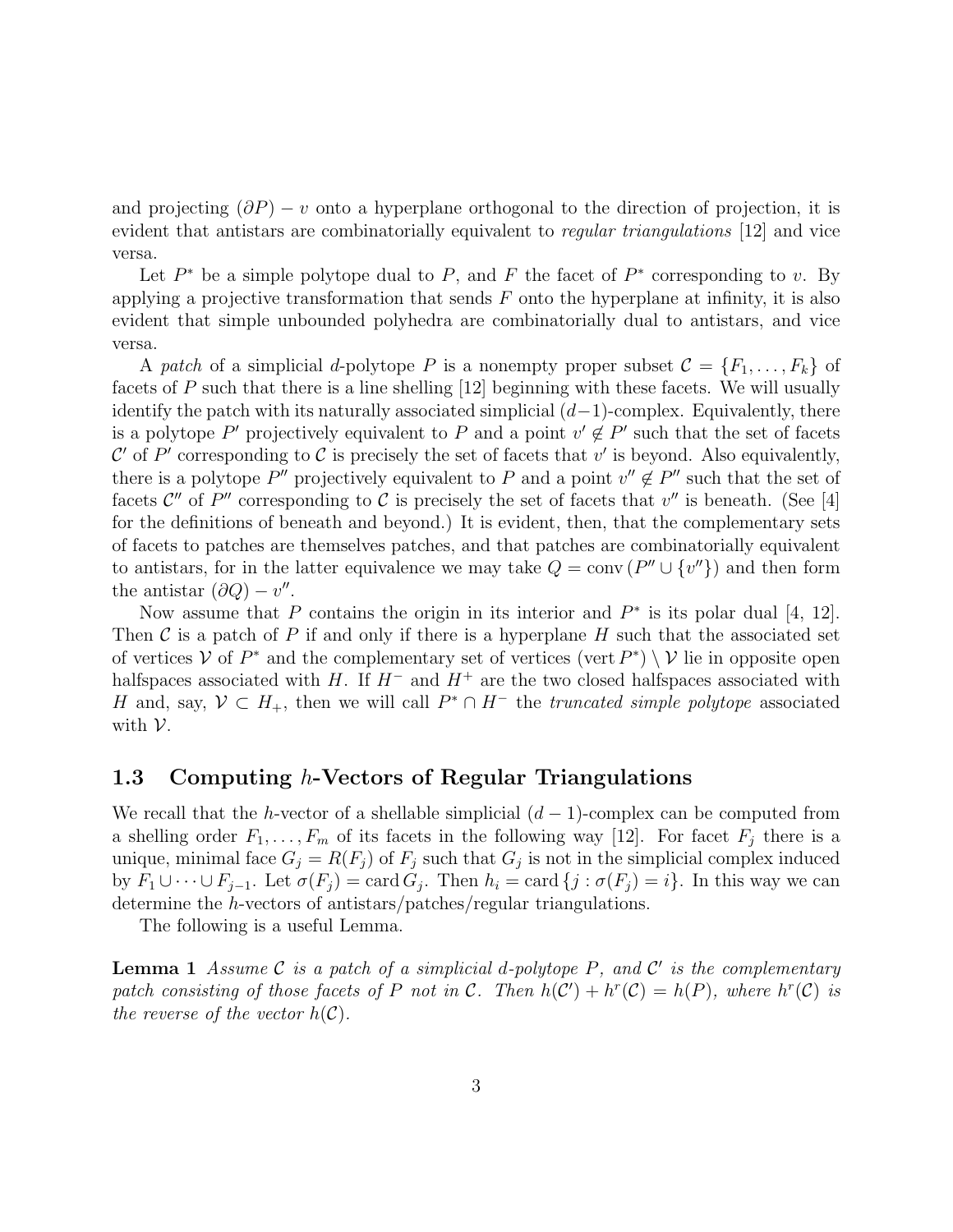**PROOF.** This follows quickly from the equations  $h(P) = h(C') + h(C^{\circ})$  and  $h(C^{\circ}) = h^{r}(C)$ (see [8]), where  $\mathcal{C}^{\circ}$  denotes the collection of nonboundary faces of  $\mathcal{C}^{\circ}$ .

It is well-known that the dual to a line shelling of a simplicial polytope  $P$  is a sweeping of its dual  $P^*$  by a hyperplane: Choose a vector  $a \in \mathbb{R}^d$  such that  $a \cdot v_i \neq a \cdot v_j$  for all pairs of vertices  $v_i, v_j$  of  $P^*, i \neq j$ . For each edge  $v_i v_j$  of  $P^*$ , orient it from  $v_i$  to  $v_j$  if  $a \cdot v_i < a \cdot v_j$ . Then the h-vector of P is given by  $h_i = \text{card } \{j : v_j \text{ has indegree } i\}, i = 0, \ldots, d.$  (See, for example,  $[3]$ .) Similarly we can compute the h-vector for a patch by restricting attention only to those vertices and edges lying in  $H^-$ .

One corollary<sup>[2]</sup> of the *g*-Theorem is the following:

**Corollary 1** If  $(h_0, \ldots, h_d)$  is the h-vector of an antistar of a simplicial d-polytope (equivalently of a patch of a simplicial d-polytope, or of a regular  $(d-1)$ -triangulation), then  $(\star)$ holds:

Condition (\*): The vector  $(h_0 - h_{d+k}, h_1 - h_{d+k-1}, \ldots, h_m - h_{d+k-m})$  is an M-vector for all integers  $k = 0, ..., d + 1, m = \lfloor (d + k - 1)/2 \rfloor$ , taking  $h_i = 0$  if  $i > d$ .

In this paper we investigate the conjectured sufficiency [2] of this condition:

**Conjecture 1** A vector of nonnegative integers  $(h_0, \ldots, h_d)$  is the h-vector of a regular  $(d-1)-triangularian$  if and only if Condition  $(\star)$  holds.

# 2 *h*-Vectors Nonincreasing After  $h_1$

We begin by proving sufficiency in the following case:

**Theorem 2** If  $h = (1, h_1, \ldots, h_d)$  is a vector of nonnegative integers satisfying  $h_1 \geq h_2 \geq$  $\cdots \ge h_{d-1} \ge h_d = 0$  (with  $d \ge 1$ ), then h satisfies Condition ( $\star$ ) and  $h = h(\Delta)$  for some regular triangulation  $\Delta$ .

Using the inequality assumptions and the fact that  $h_i \n\t\leq h_i^{(i)}$  $i^{\langle i \rangle}$  it is easy to verify that h satisfies Condition  $(\star)$ . We will construct an appropriate truncated simple polytope. We begin with a *d*-simplex  $P^0 \subset \mathbf{R}^d$  having vertices  $x_0^0 \lt \cdots \lt x_d^0$ , where the ordering of the vertices (and the orientation of the edges) is with respect to increasing last coordinate. Note that vertex  $x_i^0$  has indegree  $i, i = 0, \ldots, d$ . Assume that the last coordinate of  $x_0^0$  is 0, the last coordinates of  $x_1^0, \ldots, x_{d-1}^0$  are very close to 0, and the last coordinate of  $x_d^0$  is 1. We will perform a sequence of truncations to achieve a simple polytope such that the indegree sequence of the vertices having last coordinate less than  $1/2$  is the vector h. A vertex with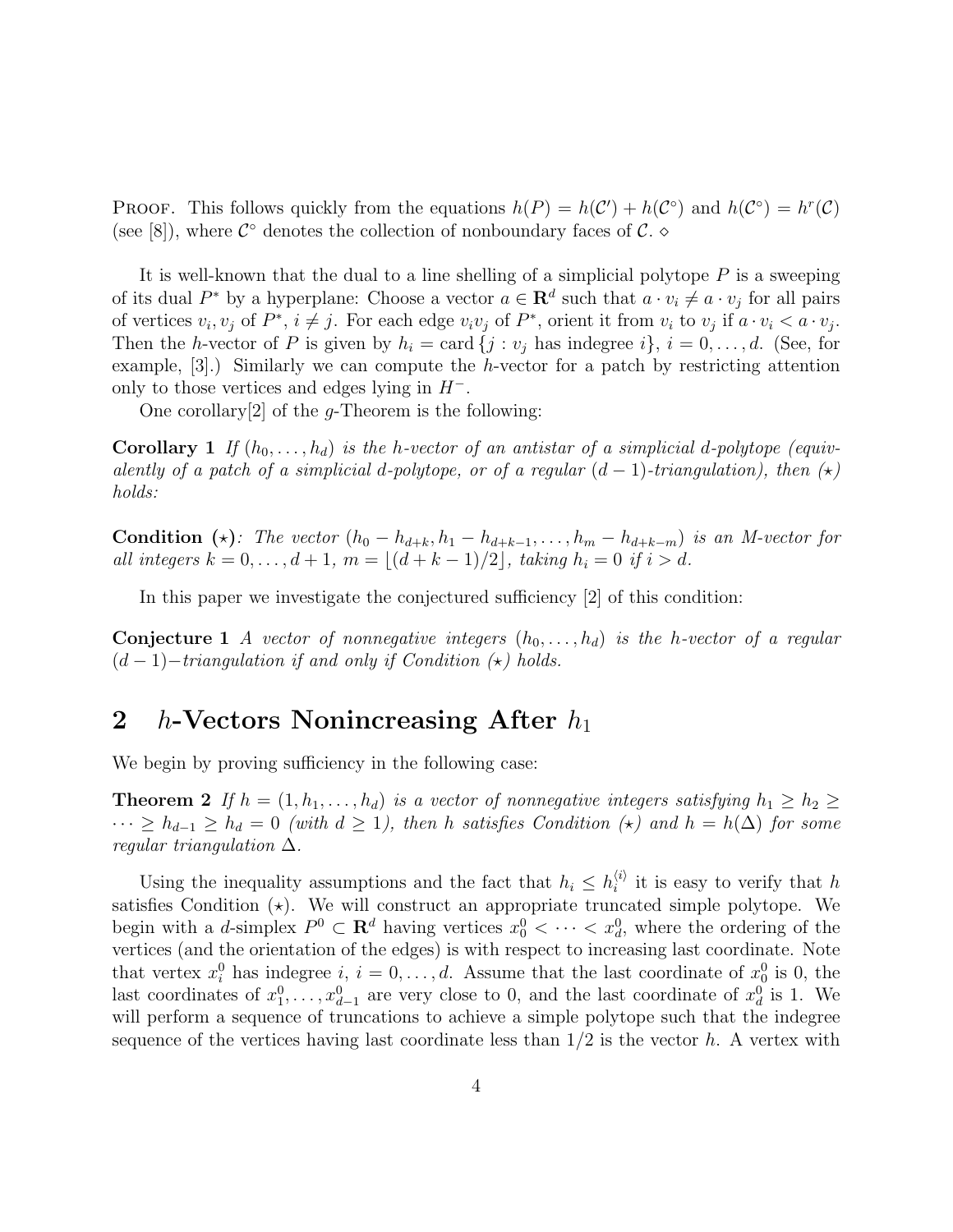last coordinate less than (greater than)  $1/2$  will be called *low (high)*. Note that the indegree sequence of the low vertices of  $P^0$  is  $(1,\ldots,1,0)$ .

At any stage we will assume that the current polytope  $P^s$  (1) has vertices  $x_0^0, x_1^0, \ldots, x_{d-1}^0, x_1^1, x_2^1, \ldots, x_{d-1}^1, x_1^2, x_2^2, \ldots, x_{d-1}^2, \ldots, x_1^s, x_2^s, \ldots, x_{d-1}^s, x_d^s;$  (2) each vertex  $x_i^k$ has indegree *i*; (3) vertex  $x_d^s$  has neighbors  $x_0^0 < x_1^s < x_2^s < \cdots < x_{d-1}^s$ , (4) vertices  $x_1^s, \ldots, x_k^s$ are low and vertices  $x_{k+1}^s, \ldots, x_d^s$  are high for some  $k = 1, \ldots, d-1$ , and (5) the vertices  $x_1^s, x_2^s, \ldots, x_{d-1}^s, x_d^s$  form a facet.

For any  $\ell = 1, \ldots, k$  we define a truncation of type  $\ell$  as follows: Choose points  $x_1^{s+1}, \ldots, x_{d-1}^{s+1}$  on edges  $\overline{x_d^s x_1^s}, \ldots \overline{x_d^s x_{d-1}^s}$ , respectively, and point  $x_d^{s+1}$  on edge  $\overline{x_d^s x_0^0}$  such that  $x_1^{s+1} < \cdots < x_d^{s+1}; x_1^{s+1}, \ldots, x_\ell^{s+1}$  are low; and  $x_{\ell+1}^{s+1}, \ldots, x_d^{s+1}$  are high. Construct the polytope  $P^{s+1}$  by truncating the vertex  $x_d^s$  using the hyperplane determined by the points  $x_1^{s+1}, \ldots, x_d^{s+1}$ . It is now straightforward to check that conditions (1) through (5) hold for  $P^{s+1}$ . Further, the indegree sequence of the low vertices increases by 1 for indegrees  $1, \ldots, \ell$ and by 0 for indegrees  $\ell + 1, \ldots, d$ .

To realize the given vector  $(h_0, \ldots, h_d)$  we now start with  $P^0$  and perform  $h_{d-1} - 1$ truncations of type  $d-1$ ,  $h_{d-2} - h_{d-1}$  truncations of type  $d-2$ ,  $h_{d-3} - h_{d-2}$  truncations of type  $d-3, \ldots$ , and  $h_1-h_2$  truncations of type 1. Then in the final polytope  $P^{h_1-1}$  the low vertices will have the indegree sequence  $(h_0, \ldots, h_d)$ .

By duality, we conclude there is a regular  $(d-1)$ -triangulation  $\Delta$  with  $h = h(\Delta)$ .

# 3 New Shelling Orders for Squeezed Spheres

In this section we describe an approach to constructing patches. There are two basic steps: (1) find a shellable subcollection of facets of a simplicial polytope that induces a simplicial complex  $\Delta$  with the desired h-vector; (2) show that there is a point z beyond precisely those facets in  $\Delta$  (or else beyond precisely the complementary set of facets). This implies that  $\Delta$  is a patch. So in (1) the desired patch is created combinatorially, and then in (2) it is realized geometrically.

We will begin by describing several shelling orders of squeezed spheres and explore hvectors that can be achieved by partial shellings of low dimensional squeezed spheres. See [5, 7] for more information on squeezed spheres. To describe the orders we need a few definitions.

Recall the definition of *reverse lexicographic order* on  $[n]^{(d)}$  by specifying that  $F <_{RL} G$ if there is some  $k$  such that  $k \in G \setminus F$ , and  $i \in F \Longleftrightarrow i \in G$  for all  $i > k$ .

Consider some element  $j \in F \subseteq [n] = \{1, 2, \ldots, n\}$ . Define  $\ell(F, j) = \max\{i \in \mathbb{Z} : i < j\}$  $j, i \notin F$  and  $L(F, j) = (F - j) + \ell(F, j)$ . Thus  $L(F, j)$  is the set resulting from "pushing" j and its immediate predecessors in F one step to the left. Define  $r(F, j) = \min\{i \in \mathbf{Z} : i >$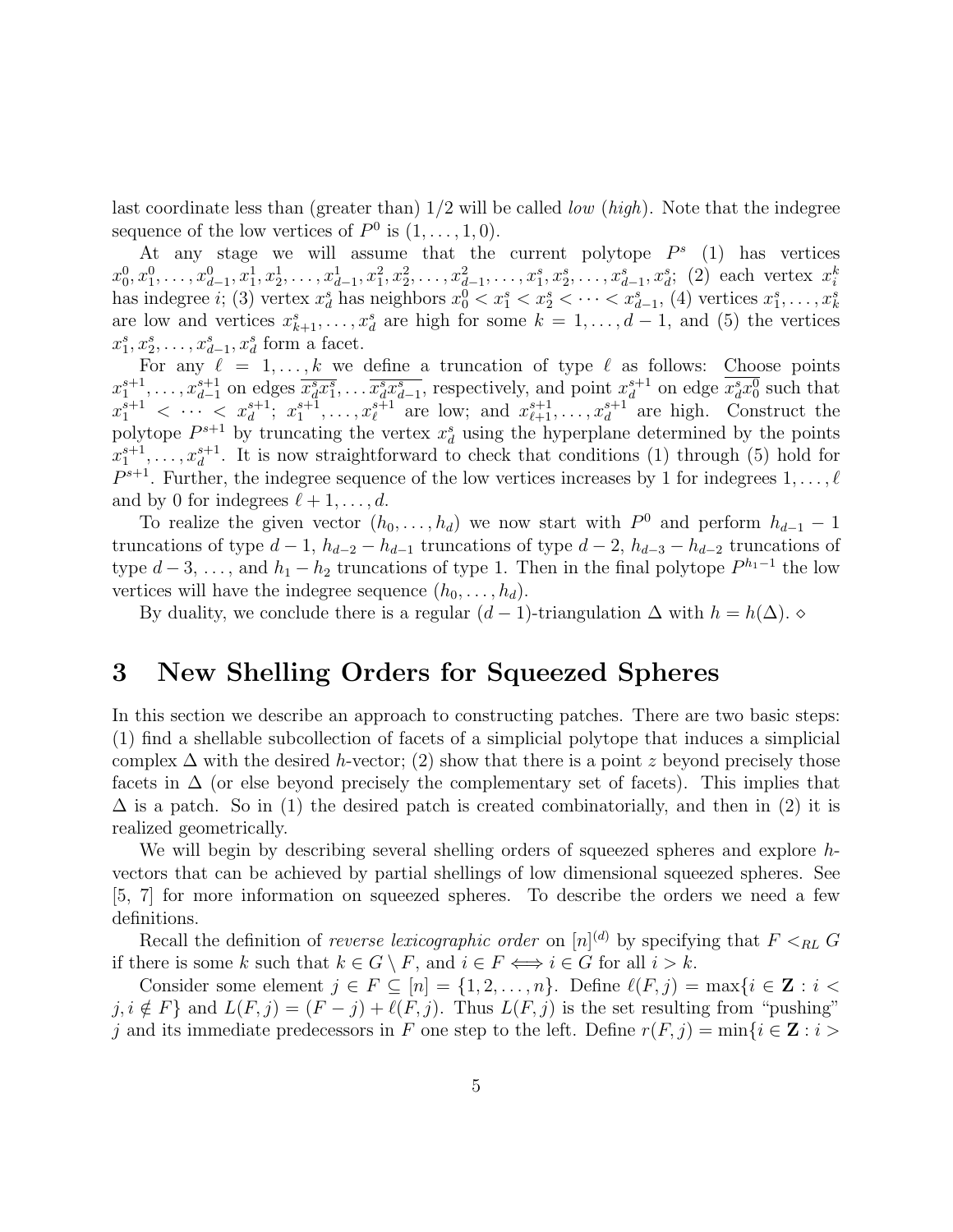$j, i \notin F$ } and  $R(F, j) = (F - j) + r(F, j)$ . So  $R(F, j)$  is the set resulting from "pushing" j and its immediate successors in  $F$  one step to the right. Let  $d$  be a positive odd integer and let  $n$ be a positive integer. Take  $F_d(n)$  to be the collection of all members of  $[n]^{(d+1)}$  having only even cardinality left, middle, and right sets. So sets in  $F_d(n)$ , consist of unions of  $(d+1)/2$ disjoint pairs of adjacent elements. For  $F \in F_d(n)$ , when we write  $F = \{a_1, a_2, \ldots, a_{d+1}\}\$ we implicitly assume that the elements have been indexed so that  $a_1 < \cdots < a_{d+1}$ . For even positive integer d, put  $F_d(n) = \text{cone}(F_{d-1}(n), 0)$ . For positive d consider a nonempty subcollection I of  $F_d(n)$  that is an *initial set* of  $F_d(n)$  with respect to the partial order  $\leq_p$ . Equivalently, for  $F \in I$ ,  $L(F, j) \in I$  whenever  $L(F, j) \in F_d(n)$ .

The simplicial d-complex  $B(I) = \{G : G \subseteq F \text{ for some } F \in I\}$  with facets in I is a d-ball. These simplicial complexes are called *squeezed balls*. Kalai observed that squeezed d-balls  $B(I)$  for even d are just those simplicial complexes of the form cone  $(B(J), 0)$ , where J is an initial set of  $F_{d-1}(n)$ . The boundary of a squeezed d-ball  $B(I)$ ,  $S(I) = \partial B(I)$ , is topologically a  $(d-1)$ -sphere, and is called a *squeezed sphere*. The facets of  $S(I)$  are those subsets of  $B(I)$  of cardinality d that are contained in exactly one facet of  $B(I)$ . Squeezed balls are shellable and the reverse lexicographic ordering of the facets is a shelling order [5].

By examining this shelling, one can readily characterize the facets of  $S(I)$  [7]. Suppose d is odd and  $B(I)$  is a squeezed d-ball. Let  $F = \{a_1, \ldots, a_{d+1}\} \in I$  be a facet of  $B(I)$  and  $a_i \in F$ . Then  $F - a_i$  is a facet of  $S(I)$  if and only if (1) i is even and  $a_i$  is in the left set of F, or (2) i is odd and  $R(F, a_i) \notin I$ . Suppose d is even and  $B(I) = \text{cone}(B(J), 0)$  is a squeezed d-ball. Then a subset  $F \in B(I)$  of cardinality d is a facet of  $S(I)$  if and only if (1) F is a facet of  $B(J)$ , or (2)  $F = G \cup \{0\}$  where G is a facet of  $S(J)$ .

## 3.1 Shelling Order #1

Assume  $B(I)$  is a squeezed d-ball for odd d. Let F,  $G \in I$ , where  $F = \{a_1, \ldots, a_{d+1}\}\$  and  $G = \{b_1, \ldots, b_{d+1}\}.$  Suppose  $F - a_k$  and  $G - b_\ell$  are facets of  $S(I)$ . Set  $r = \min\{j : a_i = b_i\}$ for all  $i \geq j$  (taking  $r = d + 2$  if  $a_{d+1} \neq b_{d+1}$ ). Define  $(G - b_{\ell}) <sub>s_1</sub>(F - a_k)$  if one of the following conditions holds.

- 1. k is odd and  $\ell$  is even.
- 2. k and  $\ell$  are both even and  $G <_{RL} F$ .
- 3. k and  $\ell$  are both even,  $G = F$ , and  $\ell > k$ .
- 4. k and  $\ell$  are both odd,  $k = \ell \geq r$ , and  $G <_{RL} F$ .
- 5. k and  $\ell$  are both odd and  $\ell > k \geq r$ .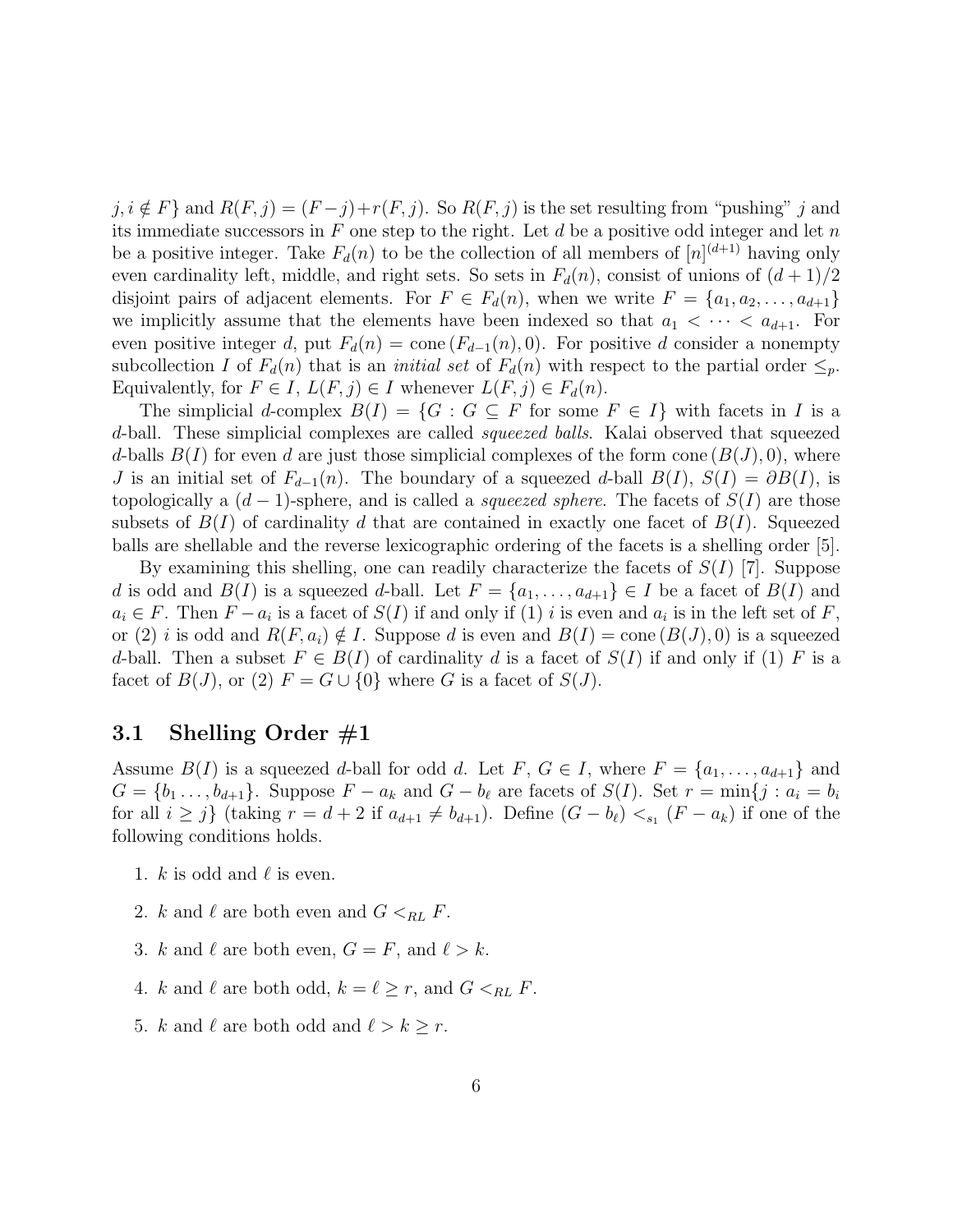- 6. k and  $\ell$  are both odd and  $\ell \geq r > k$ .
- 7. k and  $\ell$  are both odd,  $k, \ell < r$ , and  $F <_{RL} G$ .

**Theorem 3 (Lee [7])** If d is odd and  $S(I)$  is a squeezed  $(d-1)$ -sphere, then  $\lt_{s_1}$  is a shelling order of its facets.

For  $F = \{a_1, \ldots, a_{d+1}\}\$ and sphere facet  $F - a_k = F'$ ,  $F'$  is in the first half of the facets of  $S(I)$  if k is even and is in the second half of the facets of  $S(I)$  if k is odd. Note that there is a distinct separation between the first and second half of the facets of  $S(I)$  using shelling order #1. As a corollary, squeezed  $(d-1)$ -spheres for d even are also shellable [7].

The *dependence relation on facets* of a squeezed sphere with respect to a shelling order is the partial order that is the transitive closure of the following:  $H_j$  depends on  $H_i$  if  $H_i$ and  $H_j$  share a subfacet and  $H_j$  comes later than  $H_i$  in the shelling order. We will write  $\sigma(H_j) = i$  if the facet  $H_j$  contributes to the increase of  $h_i$  when  $H_j$  is shelled, i.e., when  $H_j$  is added to the simplicial complex induced by  $H_1, \ldots, H_{j-1}$ . So  $\sigma(H_j) = \text{card } R(H_j)$ . We will consider strong partial shellings of  $S(I)$  that preserve the values of  $\sigma(H_i)$  and the minimal new faces  $R(H_i)$ . These are equivalent initial segments with respect to the above dependence relation (i.e., closed downward under this partial order).

There are h-vectors that satisfy Condition  $\star$  that cannot be obtained using strong partial shellings of shelling order  $\#1$  [9]. For instance, if we assume  $h_1 \leq 3$ , we can obtain all h-vectors satisfying Condition  $(\star)$  except the twenty listed in Figure 1.

Figure 1: Unobtainable from Shelling Order #1

| (1, 2, 1, 1, 0, 0) | (1, 2, 1, 1, 1, 0) | (1, 2, 2, 1, 1, 0) |
|--------------------|--------------------|--------------------|
| (1, 2, 3, 3, 0, 0) | (1,3,1,1,0,0)      | (1,3,1,1,1,0)      |
| (1,3,2,1,0,0)      | (1,3,2,1,1,0)      | (1,3,2,2,0,0)      |
| (1,3,2,2,1,0)      | (1,3,2,2,2,0)      | (1,3,3,1,1,0)      |
| (1,3,3,2,2,0)      | (1,3,4,1,1,0)      | (1, 3, 4, 4, 0, 0) |
| (1,3,5,2,1,0)      | (1,3,5,5,0,0)      | (1,3,6,4,0,0)      |
| (1,3,6,5,0,0)      | (1,3,6,6,0,0)      |                    |

For example,  $h = (1, 2, 1, 1, 0, 0)$  satisfies Condition  $(\star)$  but cannot be achieved using shelling order #1. We would need to choose the first facet of a suitable squeezed sphere for  $h_0$ , the second and fourth facets for  $h_1$ , and the third facet for  $h_2$ . We cannot choose the fifth facet since that would give us two facets contributing to  $h_2$  because of its dependence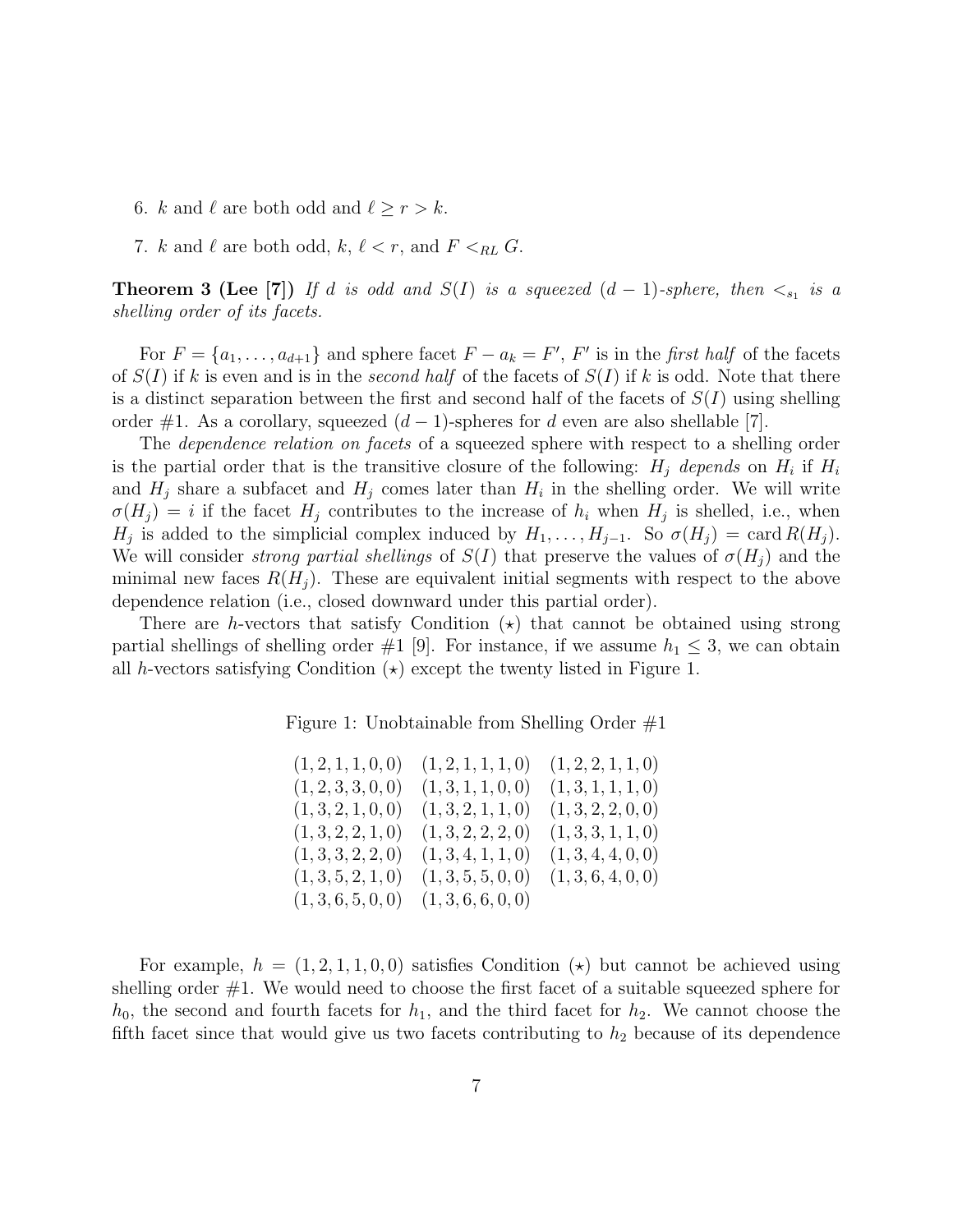relations. Since we do not choose the fifth facet then all other facets depending on it are eliminated, which includes all other facets in the sphere. So it becomes impossible to complete the partial shelling of the ball with h-vector  $(1, 2, 1, 1, 0, 0)$ . This h-vector cannot be achieved by a strong partial shelling of shelling order #1 for any squeezed sphere.

### 3.2 Shelling Order #2

We now define a second ordering of the facets of squeezed spheres (shelling order  $\#2$ ) and prove it is a shelling order. It turns out that more h-vectors satisfying Condition  $(\star)$  (but not all) can be achieved with strong partial shellings of shelling order  $#2$ .

To obtain shelling order  $\#2$ , we rearrange shelling order  $\#1$ . We take the second half of shelling order  $\#1$  and make it the first half of shelling order  $\#2$ , then take the first half of shelling order  $\#1$  and reverse it and make it the second half of shelling order  $\#2$ .

Define  $(G - b_{\ell}) <_{s_2} (F - a_k)$  if one of the following conditions holds.

- 1.  $k$  is even and  $\ell$  is odd.
- 2. k and  $\ell$  are both even and  $F <_{RL} G$ .
- 3. k and  $\ell$  are both even and  $G = F$ , and  $\ell < k$ .
- 4. k and  $\ell$  are both odd,  $k = \ell \geq r$ , and  $G \leq_{RL} F$ .
- 5. k and  $\ell$  are both odd and  $\ell > k \geq r$ .
- 6. k and  $\ell$  are both odd and  $\ell \geq r > k$ .
- 7. k and  $\ell$  are both odd,  $k, \ell < r$ , and  $F <_{RL} G$ .

**Theorem 4 (Shelling Order #2)** If d is odd and  $S(I)$  is a squeezed  $(d-1)$ -sphere, then  $\langle \xi_{s_2} \rangle$  is a shelling order of its facets.

**PROOF.** Let  $H_1, \ldots, H_r, H_{r+1}, \ldots, H_s$  be shelling order  $\#1$ , where  $H_1, \ldots, H_r$  is the first half and  $H_{r+1}, \ldots, H_s$  is the second half. We want to show that  $H_{r+1}, \ldots, H_s, H_r, \ldots, H_1$  is also a shelling order. Shellings of spheres are reversible; therefore we know  $H_s, \ldots, H_{r+1}, H_r, \ldots, H_1$ is a shelling order. In particular, once  $H_s, \ldots, H_{r+1}$  have been shelled, we know  $H_r, \ldots, H_1$ can be shelled onto  $H_s \cup \cdots \cup H_{r+1}$ . Therefore once we know  $H_{r+1}, \ldots, H_s$  is the beginning of a shelling of  $S(I)$ , we know it can be completed by shelling  $H_r, \ldots, H_1$ . So it remains to prove  $H_{r+1}, \ldots, H_s$  is a (beginning of a) shelling of  $S(I)$ .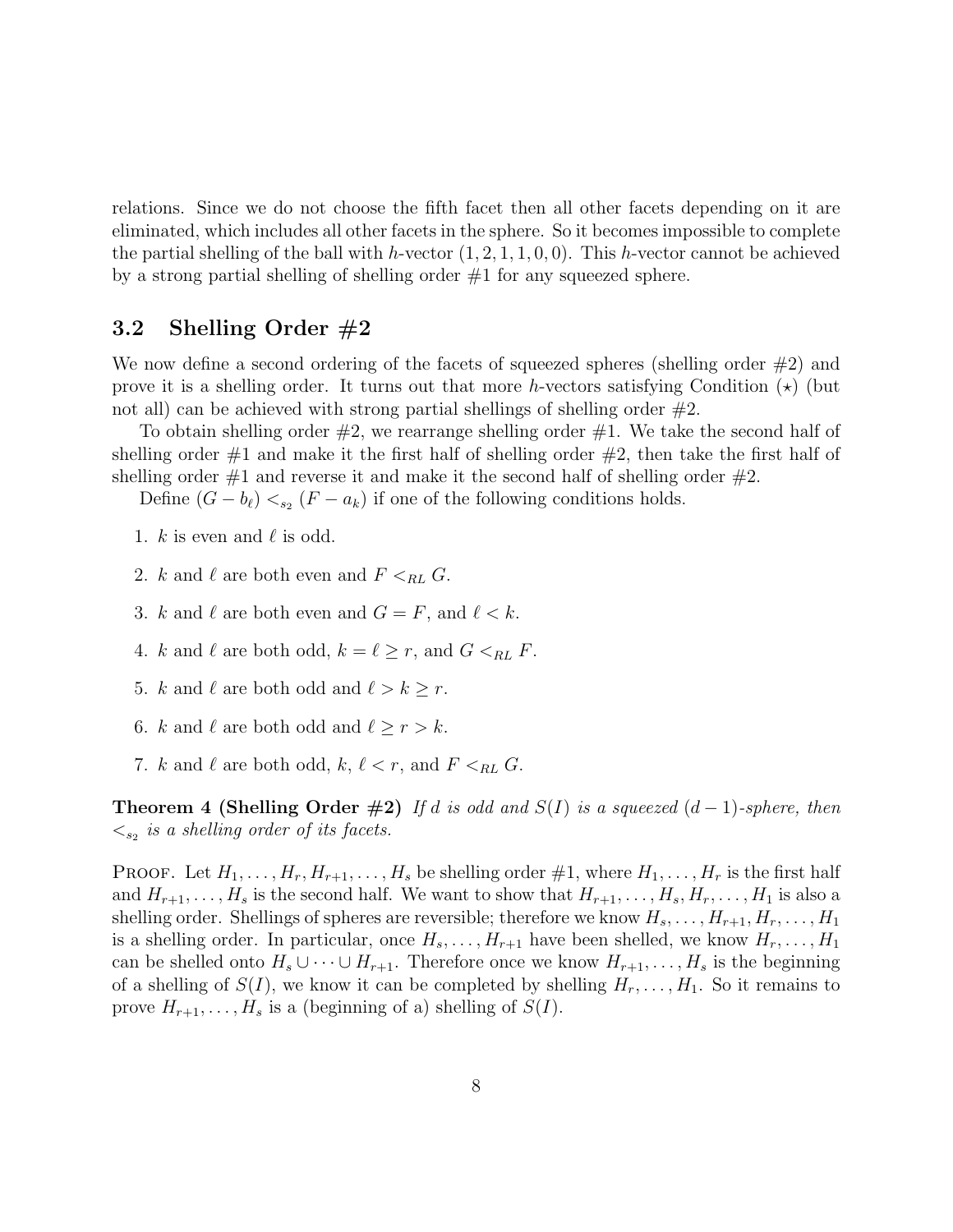This proof mimics the proof in  $|7|$ . It suffices to show that for each facet of  $S(I)$  there is a subset X with the properties (a) for each  $a_i \in X$  there is a preceding facet (under  $\lt_{s_2}$ ) of  $S(I)$  containing  $X - a_i$  and (b) X by itself is not contained in any preceding facet.

Assume that  $F = \{a_1, \ldots, a_{d+1}\} \in I$  and  $F - a_k$  is a facet of  $S(I)$ .

It will be sufficient to prove such an X exists when k is odd (since k even refers to facets  $H_r, \ldots, H_1$  which we know will complete the shelling.) Note that  $F - a_k$  has exactly one odd middle or right set (the elements of F immediately following  $a_k$ ). Let  $X = X_1 \cup X_2$  where  $X_1 = \{a_i : i < k$  and i is even and  $a_i$  is not in its leftmost position}, and  $X_2 = \{a_i : i > k\}$ and i is odd}. Choose any  $a_i \in X$ . In each of the following cases we will find a facet H of  $S(I)$  that precedes  $F - a_k$  and contains  $(F - a_k) - a_i$ .

Case 1: Assume  $a_i \in X_1$ . Note that this means that  $a_i$  is not in its leftmost set. Let  $F_1 = L(F, a_i), a = \ell(F, a_i), F_2 = R(F_1, a_k), \text{ and } F_3 = R(F, a_k).$  Note that  $F_3 \notin I$  since  $F - a_k$  is a facet of  $S(I)$ . If  $F_2 \notin I$ , then take  $H = F_1 - a_k$ , which is a preceding facet by condition 4. If, on the other hand,  $F_2 \in I$ , then  $R(F_2, a) = F_3 \notin I$ , so  $H = F_2 - a$  is a preceding facet by condition 7.

*Case 2:* Assume  $a_i \in X_2$ . Let  $F_1 = R(F, a_i)$ ,  $F_2 = R(F, a_k)$ , and  $F_3 = R(F_1, a_k)$ . Note that  $F_2 \notin I$  since  $F - a_k$  is a facet of  $S(I)$ . Hence  $F_3$  is also not in I, since  $F_2 \leq_p F_3$ . If  $F_1 \notin I$ , then take  $H = F - a_i$ , which is a preceding facet by condition 5. If, on the other hand,  $F_1 \in I$ , then take  $H = F_1 - a_k$ , which is a preceding facet by condition 7.

So at this point we have verified that X satisfies (a). Now assume  $G - b_{\ell}$  is a preceding facet of  $S(I)$  that contains X. Then  $(G - b_{\ell}) <_{s_2} (F - a_k)$  via condition 4, 5, 6, or 7, since k is odd. The removal of X from G creates  $|X|$  odd sets, one for each element in a pair that is removed. The positioning of the elements of  $G \setminus X$  is severely restricted since G has to be in  $F_d(n)$ . So when you add the elements of  $G \setminus X$  to X you must make sure that your result has even cardinality left, middle, and right sets.

Condition 4 requires that G must agree with F from  $a_k$  onward since  $k = \ell \geq r$ . If you try to add elements to complete your odd sets but in a different way than  $F - a_k$  you end up with  $G >_{RL} F$ , a contradiction since  $G <_{RL} F$ . So completing G, other than becoming  $F$ , is impossible if G is to contain X.

Condition 5 also requires that G must agree with F from  $a_k$  onward since  $\ell > k \geq r$ . However, then  $\ell$  is odd and  $\ell > k$  implies that  $b_\ell \in X_2$ , and therefore is in X. This is a contradiction, since in the beginning we assume that  $G - b_{\ell}$  is a preceding facet that contains X, and hence  $b_{\ell}$  cannot be in X.

Condition 6 requires G to disagree with F at some point on or after  $a_k$  but to agree with F from  $b_\ell$  onward since  $\ell \geq r > k$ . However, then we once again have  $\ell$  is odd and  $\ell > k$ and therefore  $b_\ell \in X$ , which is again a contradiction.

Condition 7 requires  $F \leq_{RL} G$  and that G disagrees with F on or after  $a_k$  since  $k, \ell < r$ . Let  $F' = R(F, a_k)$ , since  $F - a_k$  is a facet of  $S(I)$  then  $F' \notin B(I)$ . This implies that all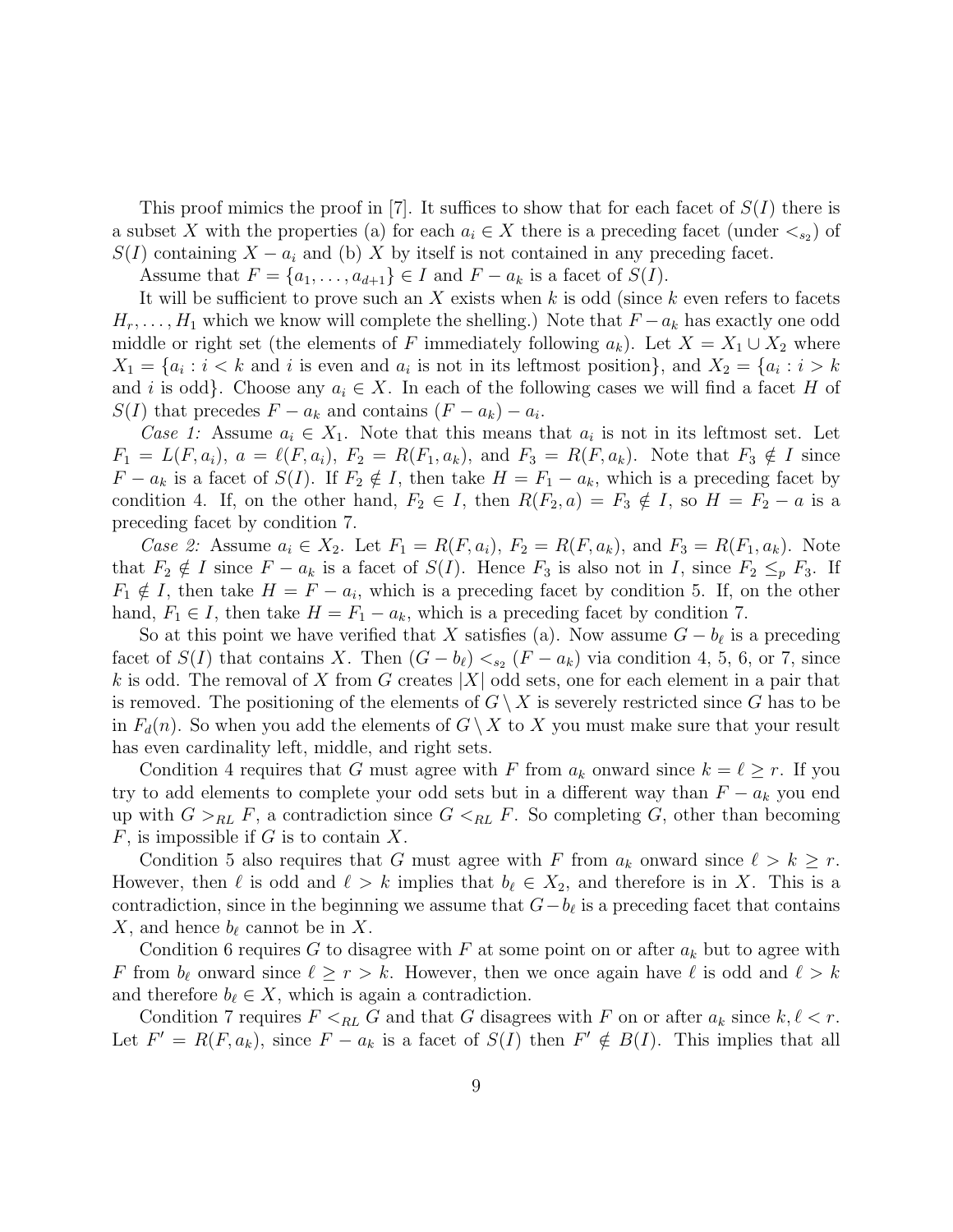facets lexicographically greater than  $F'$  are also not in  $B(I)$ . Therefore  $G <_{RL} F'$  since we want G to be a facet of  $B(I)$ . So we need to find a G such that  $F \leq_{RL} G \leq_{RL} F'$ . We know that G contains X, if we then add elements to G to make  $G \lt_{RL} F'$  then it must agree with F from  $a_k$  onward, which is a contradiction to our condition. Therefore X satisfies (b), completing the proof.  $\diamond$ 

Although shelling order  $\#2$  is an improvement on shelling order  $\#1$ , strong partial shellings achieving some of the h-vectors missed by shelling order  $#1$ , one still cannot use strong partial shellings to obtain every potential h-vector that satisfies Condition  $(\star)$  [9]. In higher dimensions, when  $h_3 > h_2$  the h-vector cannot be constructed using strong partial shellings of shelling order  $#2$ . For example, the h-vector  $(1, 3, 3, 4, 0, 0, 0, 0)$  satisfies Condition  $(\star)$  but is not obtainable using shelling order  $\#2$ .

# 3.3 Shelling Orders  $#3$  and  $#4$

Although shelling order  $#2$  is an improvement, there are still potential h-vectors satisfying Condition  $(\star)$  that cannot be obtained from strong partial shellings. We now look at the reverse of the first two shelling orders and see if we can find an improvement on shelling order  $\#2$ . Shelling order  $\#3$  is the reverse of shelling order  $\#2$ . This is a shelling order since reversing a shelling order of a sphere produces another shelling order [6].

When we reverse shelling order  $#2$  and create shelling order  $#3$ , we are able to construct some h-vectors for which  $h_3 > h_2$ , such as  $(1, 3, 3, 4, 0, 0, 0, 0)$ . However, this shelling order creates problems with higher indices  $h_i$  and we can no longer achieve h-vectors such as  $(1, 2, 3, 2, 2, 2, 1, 0)$  which shelling order  $\#2$  achieves [9]. We hazard a conjecture:

**Conjecture 2** Every potential h-vector that satisfies Condition  $(\star)$  can be achieved by a strong partial shelling using either shelling order #2 or shelling order #3.

Shelling order  $\#4$  is the reverse of shelling order  $\#1$ . Similar to shelling order  $\#1$  it fails to achieve several h-vectors that satisfy Condition  $(\star)$ , such as  $(1, 2, 1, 1, 0, 0)$  [9].

### 3.4 Shelling Orders When d is Even

Recall that squeezed d-balls  $B(I)$  for even d are just those simplicial complexes of the form cone  $(B(J), 0)$ , where J is an initial set of  $F_{d-1}(n)$  and a subset  $F \in B(I)$  of cardinality d is a facet of  $S(I)$  if and only if (1) F is a facet of  $B(J)$ , or (2)  $F = G \cup \{0\}$  where G is a facet of  $S(J)$ .

So we have to shell facets of the ball,  $B(J)$ , and the facets of the boundary of the ball,  $S(J)$ . Now the ball has a reverse lexicographic shelling and we know from previous sections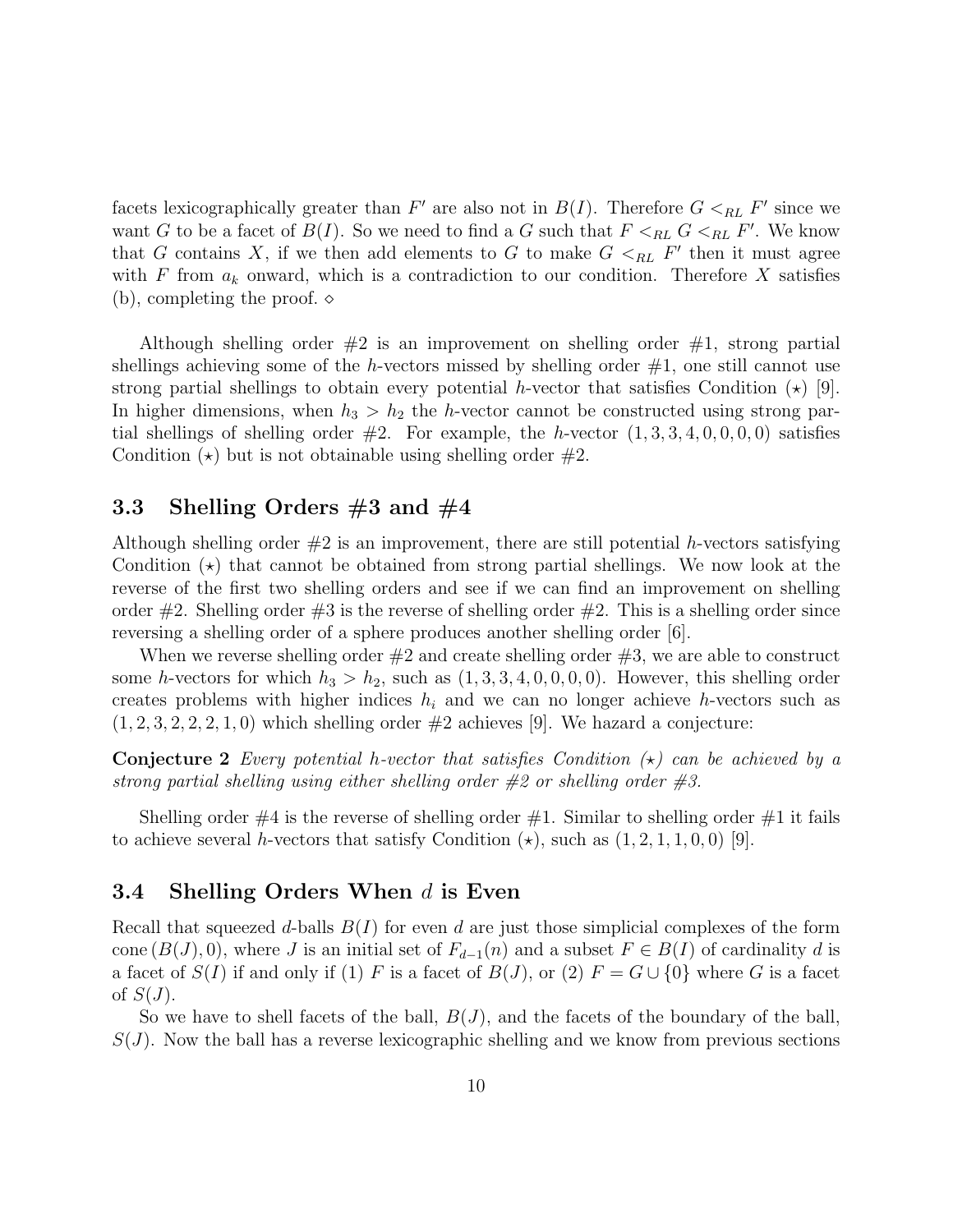that the boundary of the ball (which is a sphere) has four different shelling orders for odd d. We know that we can shell the ball first and then the cone of the boundary next as in [7]. Here are some possible shelling orders:

- 1. Order A: shell the ball and then use shelling order  $#1$  on boundary.
- 2. Order B: shell the ball and then use shelling order #2 on boundary.
- 3. Order C: shell the ball and then use shelling order #3 on boundary.
- 4. Order D: shell the ball and then use shelling order #4 on boundary.

We also have the reverses of these.

In [9] the various orders are examined to see which strong partial orders appeared to achieve most of the potential h-vectors that satisfied Condition  $(\star)$ . Just as shelling orders  $\#2$ and  $#3$  were better in the odd case, there were similar results in the even case—shelling orders C and its reverse appeared to be more useful. Shelling order B ran a close second.

## 4 Dimension Three

In this section we construct a regular 3-triangulation  $\Delta$  such that  $h(\Delta) = h$  for a given vector  $h = (1, a, b, c, 0)$  satisfying Condition ( $\star$ ) by first constructing a simplicial 4-polytope P. We then find a line shelling of P such that an initial segment of the line shelling is a certain set of facets  $\mathcal{B}$ . We then let  $\mathcal{B}'$  be the facets of P not in  $\mathcal{B}$ . These facets in  $\mathcal{B}'$  will comprise a patch with the desired  $h$ -vector. This is then equivalent to finding the required regular 3-triangulation.

**Theorem 5** Assume  $h = (1, a, b, c, 0)$  is a vector of nonnegative integers, such that h satisfies Condition  $(\star)$ . Then h is the h-vector of some regular 3-triangulation.

First observe that if  $b \leq a$  then we can apply Theorem 2 since Condition  $(\star)$  implies  $c \leq b$  and hence h is non-increasing after  $h_1$ . Hence, from now on we assume that  $b > a$ . We now proceed to prove Theorem 5 by a sequence of results.

**Lemma 2** Let  $g_0 = 1$ ,  $g_1 = a - 1$  and  $g_2 = b - a$ . Then  $g = (g_0, g_1, g_2)$  is an M-vector.

**PROOF.** Since  $a > 0$  and  $b > a$ , our values for the g-vector are nonnegative. We only need to check that  $g_2 \leq g_1^{\langle 1 \rangle}$ <sup>(1)</sup>. By definition  $a^{(1)} = (1/2)(a^2 + a)$ , thus  $b \leq (1/2)(a^2 + a)$  since h satisfies Condition ( $\star$ ). By subtracting a from both sides we get,  $g_2 = b - a \leq 1/2(a^2 - a) = g_1^{(1)}$  $\mathbf{1}^{(1)}$ . Hence  $g_2 \leq g_1^{\langle 1 \rangle}$  $j_1^{(1)}$ . Therefore  $g = (g_0, g_1, g_2)$  is an M-vector.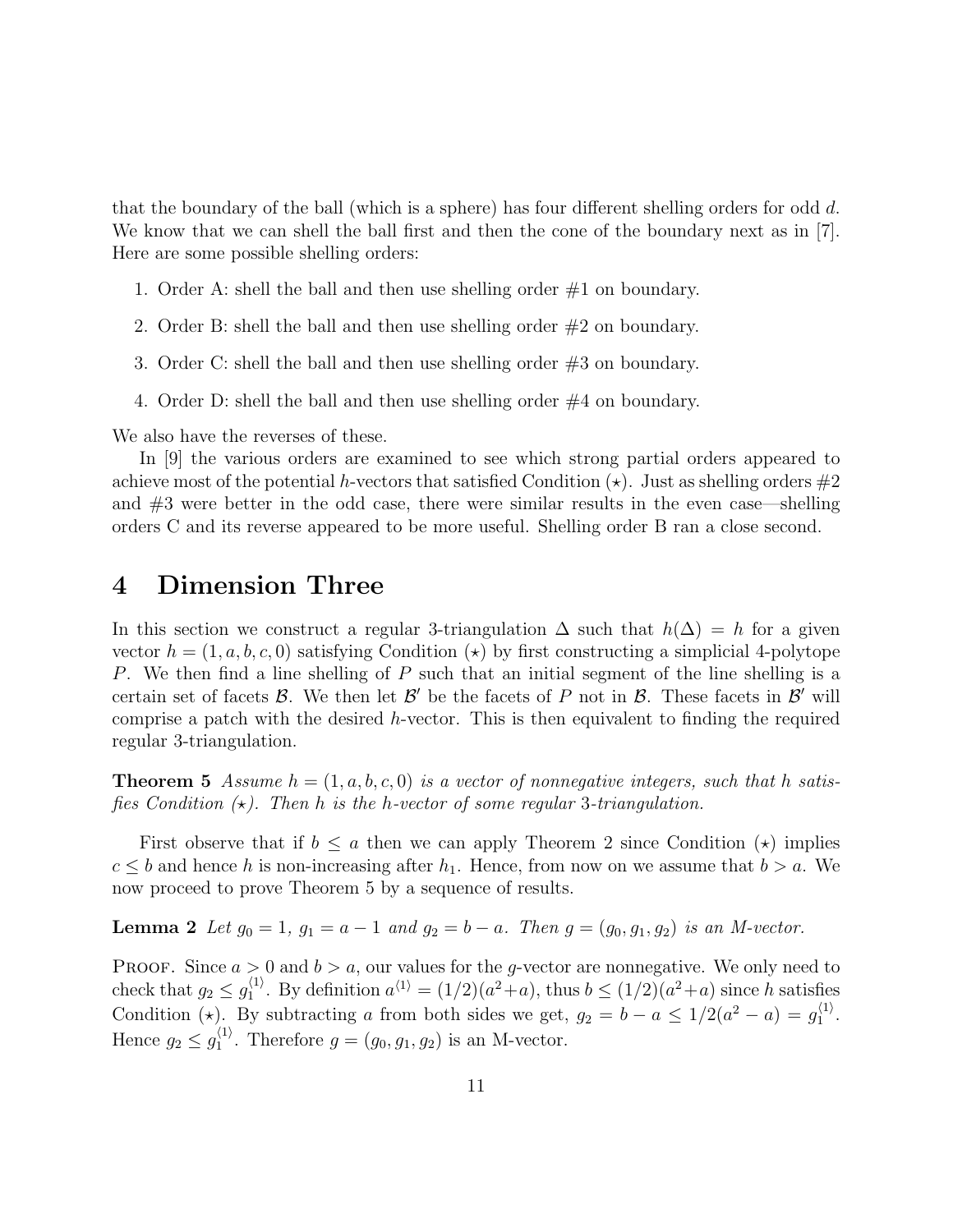**Lemma 3** There is a squeezed 4-ball  $B(J)$  with h-vector  $(g_0, g_1, g_2, 0, 0, 0)$ .

**PROOF.** Let  $n = a + 3$ . The vertices are  $0, 1, \ldots, n$ . Similar to [1], we list those facets that contain 0 and have even cardinality right end set. Except for vertex 0, the vertices of the facets fall naturally into pairs. Let  $V^i$  be the set of facets such that exactly i of these pairs are not in their "leftmost position." For all i choose the first  $g_i$  sets in  $V^i$ , using reverse lexicographic order. These are the facets of a squeezed ball  $B(J)$  and they are shellable in reverse lexicographic order. If a chosen F is in  $V^i$  then it contributes to  $h_i(B(J))$  during the shelling, hence  $h(B(J)) = (g_0, g_1, g_2, 0, 0, 0)$ .

In the following we will use the notation  $ijk\ell$  to denote the set  $\{i, j, k, \ell\}.$ 

**Lemma 4** The boundary of  $B(J)$  is isomorphic to the boundary of a 4-dimensional g-theorem polytope P with  $h(P) = (1, a, b, a, 1)$ , and includes all the facets in  $C =$  $\{0123, 0134, \ldots, 01(n-1)n\}$  where  $n = a + 3$ .

**PROOF.** Billera and Lee proved that the boundary of  $B(J)$  is isomorphic to the boundary of a 4-dimensional g-theorem polytope P with h-vector  $(1, a, b, a, 1)$  [1]. For a positive integer  $k > 1$ , we want to show that the subfacet  $01k(k + 1)$  is contained in precisely one facet of  $B(J)$ , and therefore in the boundary of  $B(J)$ . When  $k = 2$  we have the subfacet 0123. Since  $g_0 = 1$ , there is only one facet of  $B(J)$  containing 0123, namely, 01234. When  $k > 2$  we have the subfacet  $01k(k+1)$ . Let G be a facet of  $B(J)$  containing  $01k(k+1)$ . Then there is a fifth element  $\ell$  of G to be added to  $01k(k+1)$ . Since  $k > 2$  and 1 must be paired with some vertex in G, we must have  $\ell = 2$ . Therefore  $0.012k(k + 1)$  is the unique facet of  $B(J)$  containing  $01k(k+1)$ . Hence the boundary of  $B(J)$  is isomorphic to the boundary of a 4-dimensional g-theorem polytope P, and includes all the facets in  $\mathcal{C} = \{0123, 0134, \ldots, 01(n-1)n\}$ .

**Lemma 5** The facets of C form a shellable ball with h-vector  $h(C) = (1, a, 0, 0, 0)$ , with the facets of C ordered as in Lemma 4.

**PROOF.** Since C contains 0123, ...,  $01(n-1)n$ , and  $n+1$  is the number of vertices, then we have 1 contribution to  $h_0$  during the shelling, namely by 0123, and then the rest of the facets contributing to  $h_1$ . Thus the vertices apart from the first four result in  $(n + 1) - 4 = n - 3$ contributions to  $h_1$ . Since  $a = n - 3$ , we have the h-vector of C equal to  $(1, a, 0, 0, 0)$ .

**Lemma 6** There exists a point z in  $\mathbb{R}^4$  beyond precisely the facets of P that are in C.

**PROOF.** For a face F of P let  $\mathcal{F}_F$  be the set of facets of P containing F. Consider the chain of faces of  $P: 01 \subset 012 \subset 0123$ . Let  $\mathcal{C}' = \mathcal{F}_{01} \setminus (\mathcal{F}_{012} \setminus \mathcal{F}_{0123})$ . (Note  $\mathcal{F}_{01} \supset \mathcal{F}_{012} \supset \mathcal{F}_{0123}$ .)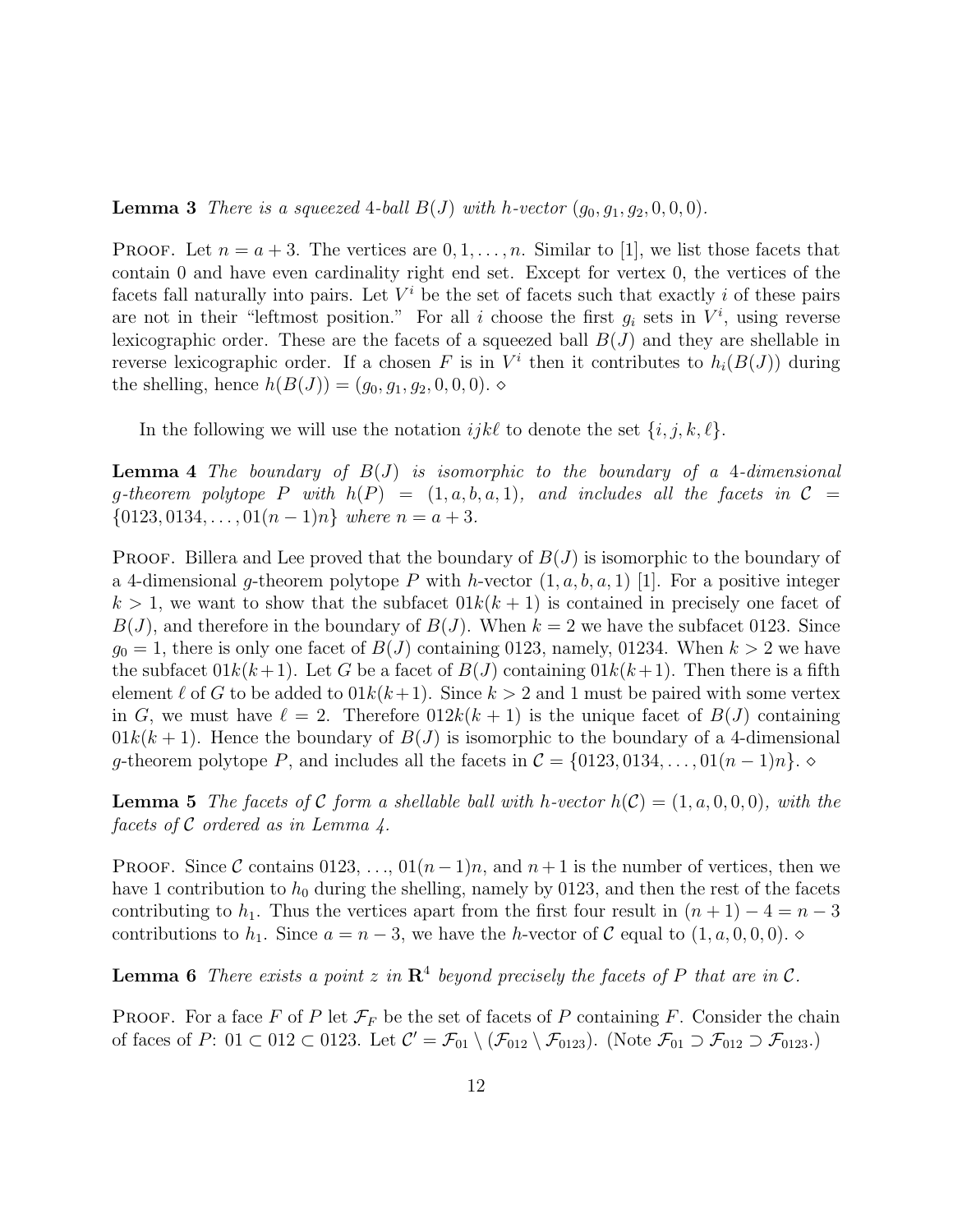We will show that  $C = C'$ . Let  $F = 01k(k + 1) \in C$ . If  $k = 2$ , then  $F = 0123$  and  $F \in C'$ since  $F \in \mathcal{F}_{01}$ ,  $\mathcal{F}_{012}$ , and  $\mathcal{F}_{0123}$ . If  $k > 2$ , then  $F \in \mathcal{F}_{01}$  but  $F \notin \mathcal{F}_{012}$ , hence  $F \in \mathcal{C}'$ . So  $\mathcal{C} \subseteq \mathcal{C}'$ .

Let  $F \in \mathcal{C}'$ . If  $F = 0123$  then  $F \in \mathcal{C}$ . Otherwise F contains 01 and is of the form  $01k\ell$  with  $k < \ell$ . If the vertices k and  $\ell$  are consecutive then F is in C. Therefore assume the remaining two elements are not consecutive elements, thus  $2 \leq k \leq \ell \leq n$ , and  $k \neq \ell - 1$ . Recall that the facets of the squeezed 3-ball  $B(J)$  contain the vertex 0 and two pairs of consecutive vertices. But  $F \in \mathcal{C}'$  and  $F \neq 0123$  implies F does not contain 012. Thus  $k > 2$ . But then there is no way to insert a fifth vertex in 01kl to create two pairs of consecutive vertices containing 1, k, and l. So  $\mathcal{C}' \subseteq \mathcal{C}$ , and therefore  $C = C'$ . The existence of z now follows by the sewing construction of Shemer [10].

If  $h = (h_0, \ldots, h_d)$ , let  $h^r = (h_d, \ldots, h_0)$ , the reverse of the h-vector. We can now prove our main theorem.

**PROOF OF THEOREM 5.** We first construct  $P$  and  $C$  as in the previous lemmas. Then there is a line shelling of P in which the facets of C appear first. So as the facets of C are shelled we obtain a sequence of patches  $\mathcal{B}_0, \ldots, \mathcal{B}_a$  with respective h-vectors  $(1, 0, 0, 0, 0)$ ,  $(1, 1, 0, 0, 0), \ldots, (1, a, 0, 0, 0)$ . In particular,  $\mathcal{B}_{a-c}$  is a patch, with h-vector  $(1, a-c, 0, 0, 0)$ . Then the facets of P not in  $\mathcal{B}_{a-c}$  also form a patch  $\mathcal{B}'$ , and by Lemma 1 it has h-vector  $h(P) - h^{r}(\mathcal{B}_{a-c}) = (1, a, b, a, 1) - (0, 0, 0, a-c, 1) = (1, a, b, c, 0)$ . Therefore there is a regular 3-dimensional triangulation  $\Delta$  such that  $h(\Delta) = (1, a, b, c, 0)$ .

# 5 Dimension Four

In this section we consider nonnegative vectors  $h = (1, a, b, c, d, 0)$  satisfying Condition  $(\star)$ . We begin by constructing a 5-polytope  $P$ . We then find a shelling of  $P$  such that a certain set of facets  $Q$  is a strong partial shelling of the facets of P. We let  $Q'$  be the facets of P not in  $Q$ , and show that the simplicial complex determined by these facets in  $Q'$  is a shellable 4-ball with the desired h-vector. In the two cases  $d = 0$  and  $d = a$  we are able to show that the set of facets  $\mathcal{Q}'$  is a patch and therefore equivalent to a regular 4-triangulation with the desired h-vector.

### 5.1 Construction of Shellable Balls

**Theorem 6** Assume  $h = (1, a, b, c, d, 0)$  is a vector of nonnegative integers such that  $b > a$ and h satisfies Condition  $(\star)$ . Then h is the h-vector of some shellable 4-ball.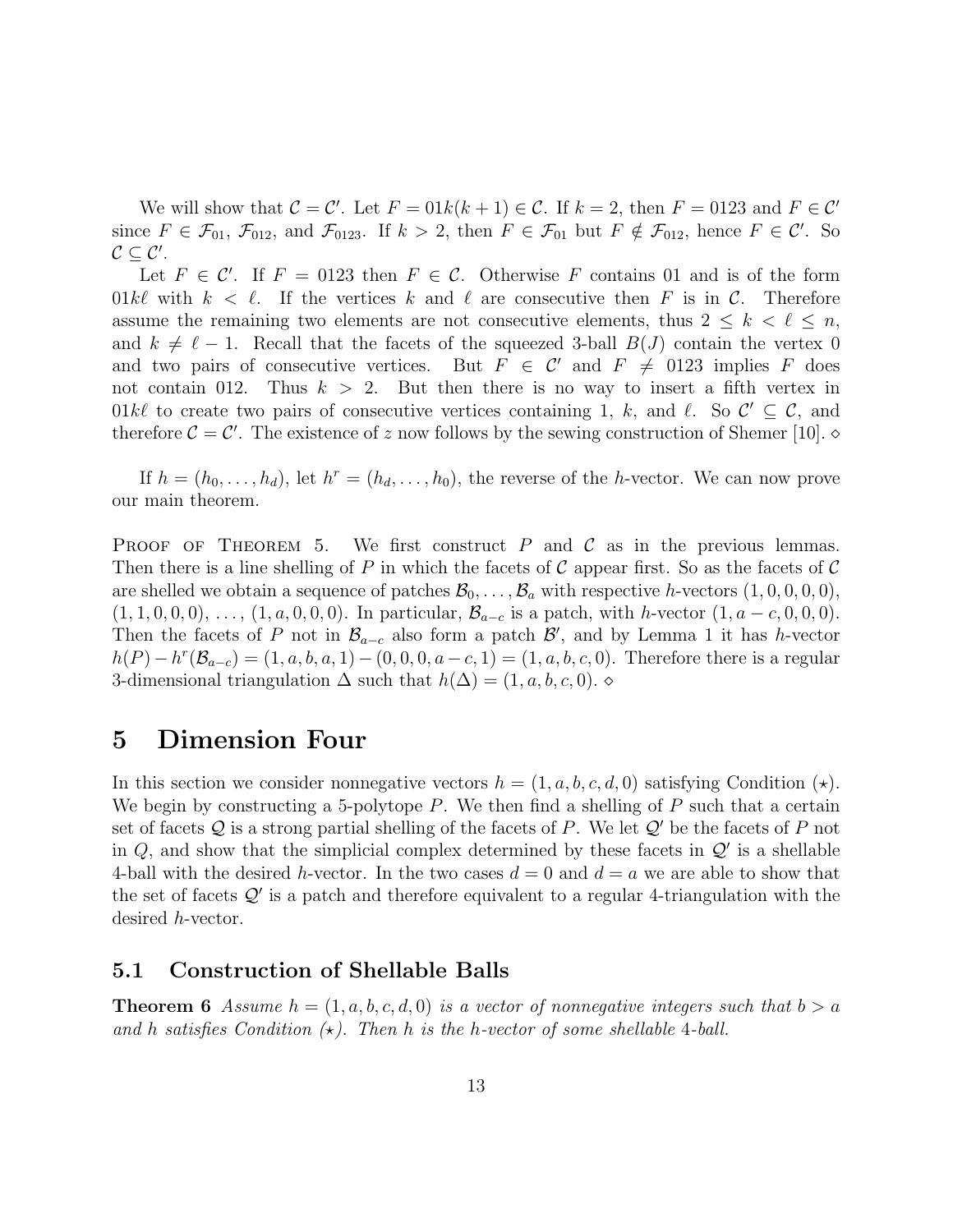Note: If  $b \le a$  then we can apply Theorem 2 since h is non-increasing after  $h_1$  and Condition ( $\star$ ) implies  $d \leq c \leq b$ .

Let  $h' = (1, a, b, b, a, 1)$  and  $h'' = (1, a - d, b - c, 0, 0, 0)$ . Observe that  $h''$  is an M-vector since h satisfies Condition ( $\star$ ). For example, if  $h = (1, 5, 7, 2, 1, 0)$  then  $h' = (1, 5, 7, 7, 5, 1)$ and  $h'' = (1, 4, 5, 0, 0, 0)$ .

Lemma 7 Let  $g_0 = 1$ ,  $g_1 = a - 1$ , and  $g_2 = b - a$ . Then  $g = (g_0, g_1, g_2)$  is an M-vector.

The proof is similar to that of Lemma 2. In our example,  $(1, 4, 2)$  is an M-vector.

**Lemma 8** There exists a squeezed 5-ball  $B(J)$  with h-vector  $(g_0, g_1, g_2, 0, 0, 0, 0)$ .

**PROOF.** Let  $n = a + 5$ . The vertices are  $0, 1, \ldots, n$ . Similar to [1] we list those facets that contain 12 and have even cardinality right end set. Let  $V^i$  be the set of facets such that exactly i of these pairs are not in their "leftmost position." For all i choose the first  $q_i$  sets in  $V^i$ , using reverse lexicographic order. These are the facets of a squeezed ball  $B(J)$  and they are shellable in reverse lexicographic order. If a chosen  $F$  is in  $V^i$  then it contributes to  $h_i(B(J))$  during the shelling, hence  $h(B(J)) = (g_0, g_1, g_2, 0, 0, 0, 0)$ .

Carrying out this process for  $h = (1, 5, 7, 2, 1, 0)$ , we get the squeezed 5-ball with h-vector  $(1, 4, 2, 0, 0, 0, 0)$  and the following facets. The superscripts indicate which vertices should be deleted and in which order to obtain the facets of the boundary of the ball ordered by shelling order  $\#1$ .

|          | 2                          | $3\phantom{.0}$ | $\overline{4}$  | 56             |            | - 7      | 89 |          | 10 |
|----------|----------------------------|-----------------|-----------------|----------------|------------|----------|----|----------|----|
| $1^{26}$ | $2^{\overline{3}}$         | 3               | $\frac{1}{4^2}$ | $5\quad 6^1$   |            |          |    |          |    |
| $1^{25}$ | $2^5$                      | 3               | $4^4$           |                | 6          | -7       |    |          |    |
| $1^{24}$ | $-2^6$                     |                 | $4^{23}$        |                | $5\quad 6$ | 7        |    |          |    |
| $1^{22}$ | $2^8$                      | 3               | $4^7$           |                |            |          | x  |          |    |
| $1^{21}$ | $2^9$                      |                 | $4^{20}$        | $\overline{5}$ |            | $7^{19}$ | 8  |          |    |
| $1^{18}$ | $2^{11}$ $3^{17}$ $4^{10}$ |                 |                 |                |            |          | 8. | Q        |    |
| $1^{16}$ | $2^{13}$ $3^{15}$ $4^{12}$ |                 |                 |                |            |          |    | $9^{14}$ | 10 |

**Lemma 9** There exists a 5-dimensional g-theorem polytope  $P$  with h-vector  $h'$  whose boundary is isomorphic to the boundary of the ball  $B(J)$ .

This follows from the arguments in Billera and Lee  $[1]$ . In our example, the facets of P with h-vector  $(1, 5, 7, 7, 5, 1)$  are given below, listed in shelling order #1. For each facet F,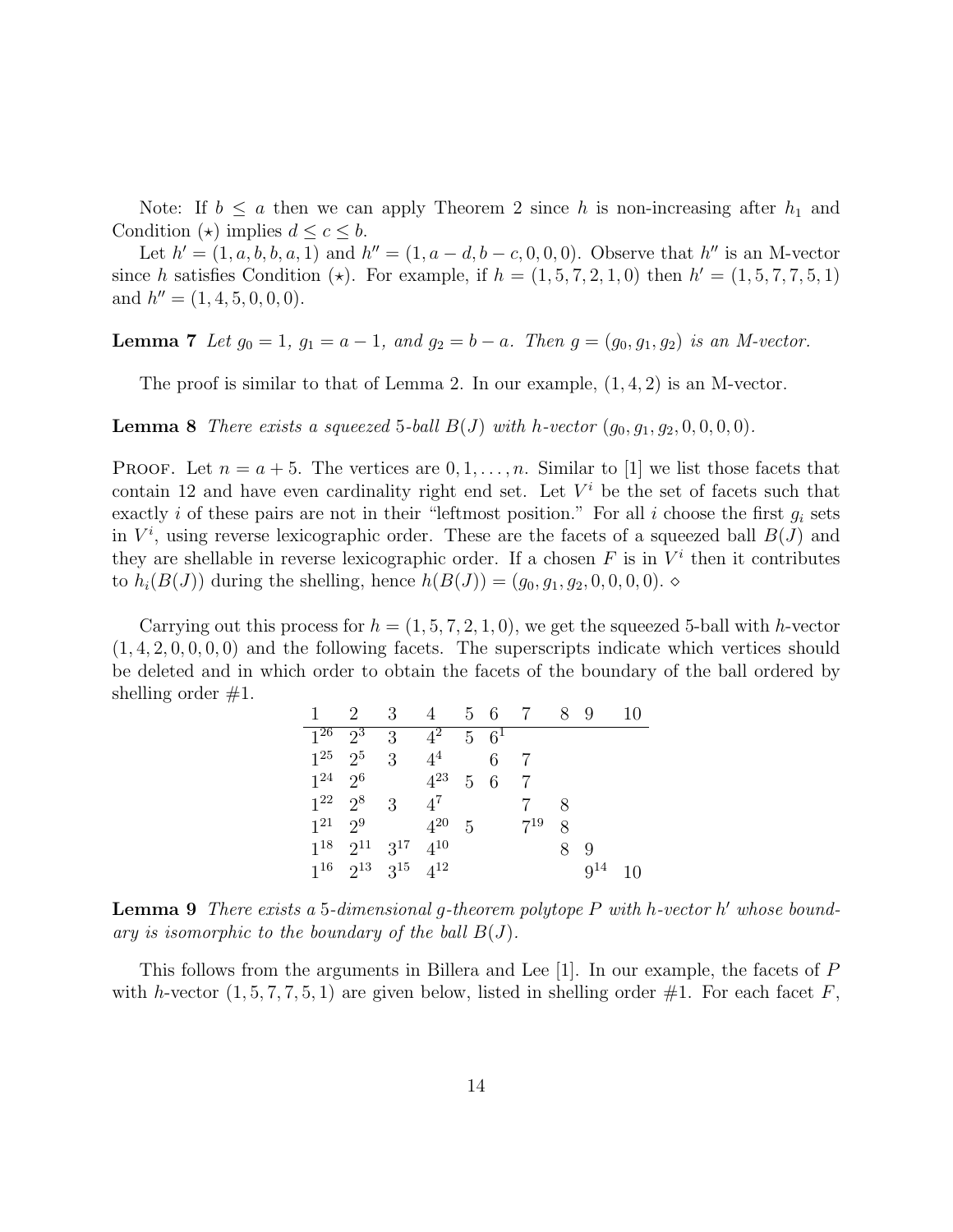the marked face is  $R(F)$ .

|                | $\mathbf 1$    | $\overline{2}$ | $\boldsymbol{3}$ | $\overline{4}$ | $\overline{5}$ | $\sqrt{6}$       | $\overline{7}$ | 8     | 9     | 10     |
|----------------|----------------|----------------|------------------|----------------|----------------|------------------|----------------|-------|-------|--------|
| $\overline{1}$ | $\overline{1}$ | $\overline{2}$ | $\overline{3}$   | $\overline{4}$ | $\overline{5}$ |                  |                |       |       |        |
| $\overline{2}$ | $\mathbf{1}$   | $\overline{2}$ | 3                |                | 5              | $6^*$            |                |       |       |        |
| 3              | $\mathbf{1}$   |                | 3                | $4^*$          | $\overline{5}$ | $6*$             |                |       |       |        |
| $\overline{4}$ | $\mathbf{1}$   | $\overline{2}$ | 3                |                |                | $\boldsymbol{6}$ | $7^*$          |       |       |        |
| $\overline{5}$ | $\mathbf{1}$   |                | 3                | $4^*$          |                | 6                | $7^*$          |       |       |        |
| 6              | $\mathbf{1}$   |                |                  | $\overline{4}$ | $5^*$          | 6                | $7^*$          |       |       |        |
| $\overline{7}$ | $\mathbf 1$    | $\overline{2}$ | 3                |                |                |                  | $\overline{7}$ | $8^*$ |       |        |
| 8              | $\mathbf{1}$   |                | 3                | $4^*$          |                |                  | $\overline{7}$ | $8^*$ |       |        |
| 9              | $\mathbf{1}$   |                |                  | $\overline{4}$ | $5^*$          |                  | $\overline{7}$ | $8^*$ |       |        |
| 10             | $\mathbf{1}$   | $\overline{2}$ | $\boldsymbol{3}$ |                |                |                  |                | 8     | $9^*$ |        |
| 11             | $\mathbf{1}$   |                | 3                | $4^*$          |                |                  |                | 8     | $9^*$ |        |
| 12             | $\mathbf{1}$   | $\overline{2}$ | 3                |                |                |                  |                |       | 9     | $10*$  |
| 13             | $\mathbf{1}$   |                | 3                | $4^*$          |                |                  |                |       | 9     | $10^*$ |
| 14             | $\mathbf{1}$   | $2^*$          | 3                | $4^*$          |                |                  |                |       |       | $10*$  |
| 15             | $\mathbf{1}$   | $2^*$          |                  | $4^*$          |                |                  |                |       | $9^*$ | 10     |
| 16             |                | $2^*$          | $3^*$            | $4^*$          |                |                  |                |       | $9^*$ | 10     |
| $17\,$         | $\mathbf{1}$   | $2^*$          |                  | $4^*$          |                |                  |                | $8^*$ | 9     |        |
| 18             |                | $2^*$          | $3^*$            | $4^*$          |                |                  |                | 8*    | 9     |        |
| 19             | $\mathbf{1}$   | $2^*$          |                  | $\overline{4}$ | $5^*$          |                  |                | $8^*$ |       |        |
| 20             | $\mathbf{1}$   | $2^*$          |                  |                | $5^*$          |                  | $7^*$          | 8     |       |        |
| 21             |                | $2^*$          |                  | $4^*$          | $\overline{5}$ |                  | $7^*$          | 8     |       |        |
| 22             |                | $2^*$          | $3^*$            | $4^*$          |                |                  | $7^*$          | 8     |       |        |
| 23             | $\mathbf{1}$   | $2^*$          |                  |                | $5^*$          | $6^*$            | $7^*$          |       |       |        |
| 24             |                | $2^*$          |                  | $4^*$          | $\overline{5}$ | $6^*$            | $\overline{7}$ |       |       |        |
| 25             |                | $2^*$          | $3^*$            | $4^*$          |                | $6^*$            | $\overline{7}$ |       |       |        |
| 26             |                | $2^*$          | $3^*$            | $4^*$          | $5^*$          | $6*$             |                |       |       |        |

**Lemma 10** There exists a shellable collection Q of facets of P such that  $h(Q) = h''$  and Q is the beginning of a shelling of P.

PROOF. Note that  $h''_1 \leq h'_1$  and  $h''_2 \leq h'_2$ . Recall from Section 3 that there is a first and second half of shelling order #1 for P. Each facet F in the first half has  $\sigma(F) = 0, 1,$  or 2; and each facet F in the second half has  $\sigma(F) = 3, 4$ , or 5. We shell the polytope P as follows: We first choose the facet 12345, we then choose the first  $h''_1 = a - d$  facets of the form  $123k(k+1)$  for which  $k > 4$ , and finally we choose the first  $h''_2 = b - c$  facets of the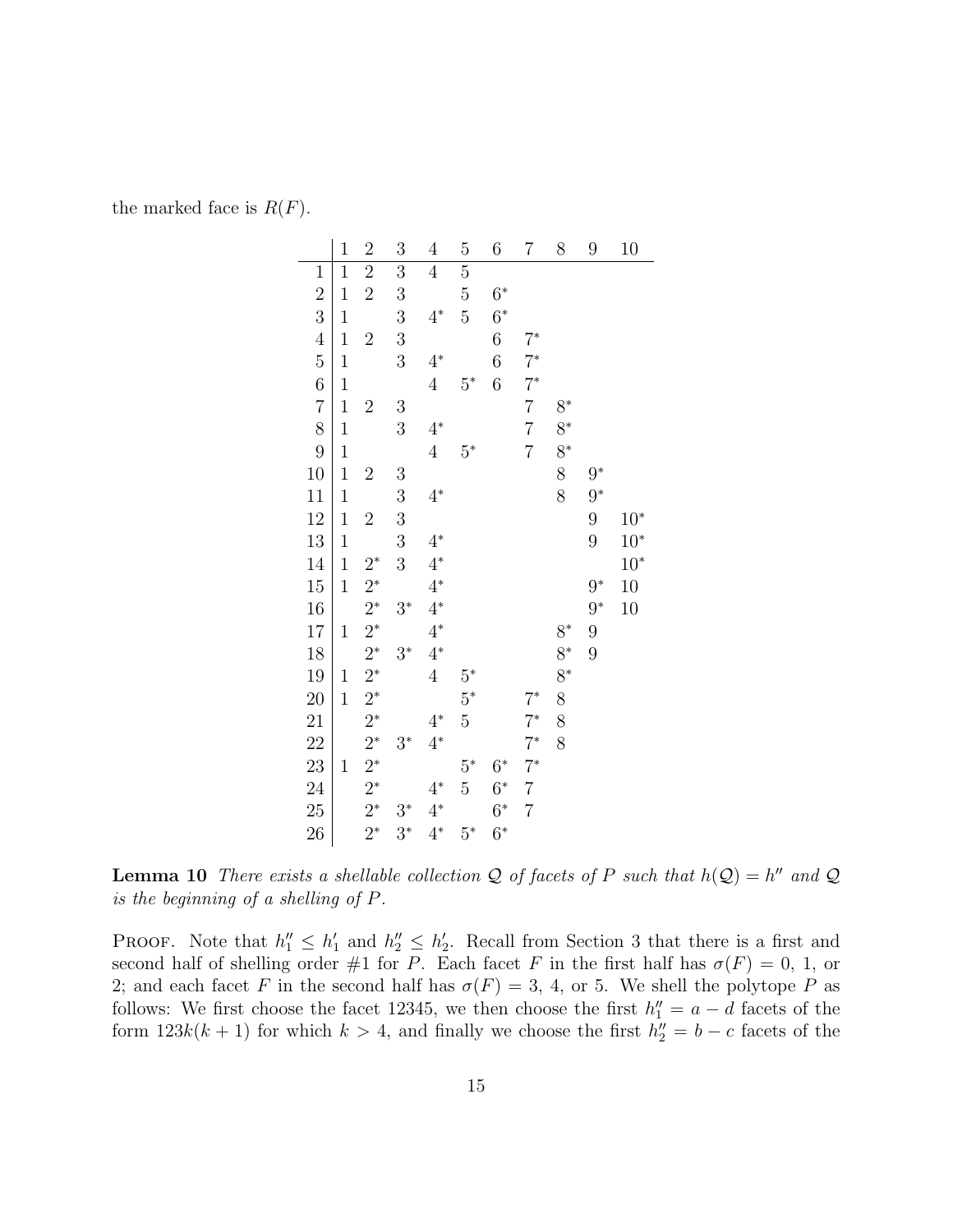form  $1k(k + 1)\ell(\ell + 1)$  for which  $k > 2$ ,  $\ell > k + 1$ . All the chosen facets are in the first half of the shelling order. In our example, we would choose the facets 1 through 10.

We claim this results in the collection of facets Q with h-vector  $(1, a - d, b - c, 0, 0, 0)$ . Consider the facets in the first half of the shelling of P. Say a facet F is of type i if  $\sigma(F) = i$ , and thus F contributes to  $h_i$  in the shelling of P. Observe that, from the way the facets of P are derived from the facets of  $B(J)$ , each type 2 facet of P of the form  $134p(p+1)$  is paired with and dependent (in the sense of the shelling order) upon the type 1 facet of P of the form  $123p(p+1)$ . The remaining type 2 facets depend only on earlier type 2 facets. So when choosing the facets of  $\mathcal{Q}$ , we must check that we choose all type 1 facets upon which any chosen type 2 facet depends. But this holds because from the first half of the shelling we are removing d facets with  $\sigma(F) = 1$  and c facets with  $\sigma(F) = 2$ , and Condition ( $\star$ ) implies  $d \leq c$ . Thus we never remove more type 2 facets than type 1 facets.

Therefore selecting facet 12345, the first  $a - d$  facets of P of type 1, and the first  $b - c$ facets of P of type 2, results in a strong partial shelling with h-vector  $(1, a - d, b - c, 0, 0, 0)$ .

Now we have to complete the shelling to  $P$ . So we will then choose the remaining facets of the form  $123k(k + 1)$  when  $k > 4$ . Then we choose the remaining facets of the form  $1k(k + 1)\ell(\ell + 1)$  when  $k > 2$ ,  $\ell > k + 1$ . This completes the first half of the shelling order. We can then shell the second half using shelling order  $\#1. \diamond$ 

**PROOF OF THEOREM 6.** Assume  $h = (1, a, b, c, d, 0)$  is a vector of nonnegative integers such that  $b \ge a$  and h satisfies Condition ( $\star$ ). Construct the polytope P with h-vector  $h' = (1, a, b, b, a, 1)$ . Find the collection of facets Q as above with h-vector  $h''$ that is the beginning of a shelling order of P. Let the set of facets  $\mathcal{Q}'$  be the facets of P not in Q. The set Q' is shellable (reverse the shelling of P) and has h-vector  $h(P) - h^{r}(Q) = (1, a, b, b, a, 1) - (0, 0, 0, b - c, a - d, 1) = (1, a, b, c, d, 0)$ . This set of facets  $\mathcal{Q}'$  is our desired shellable ball.  $\diamond$ 

### 5.2 Realization as Patches

We now know that any h-vector  $(1, a, b, c, d, 0)$  with  $b > a$  satisfying Condition  $(\star)$  is combinatorially realizable as a shellable ball. In this section we prove the realizability of the shellable ball as a patch in the cases  $d = 0$  and  $d = a$ .

Recall if  $b \le a$  then we can apply the proof from Theorem 2 since h is non-increasing after  $h_1$  and since Condition ( $\star$ ) implies  $d \leq c \leq b$ . Therefore assume that  $b > a$ . Note Condition ( $\star$ ) also implies that  $a \geq d$ , since the vector  $(1, a - d, b - c)$  is an M-vector.

For both cases, we need the patches that result in the h-vectors  $(1, a, b, 0, 0, 0)$  and  $(1, a, 0, 0, 0, 0)$ ; we call these, respectively,  $\mathcal{P}_1$  and  $\mathcal{P}_2$ .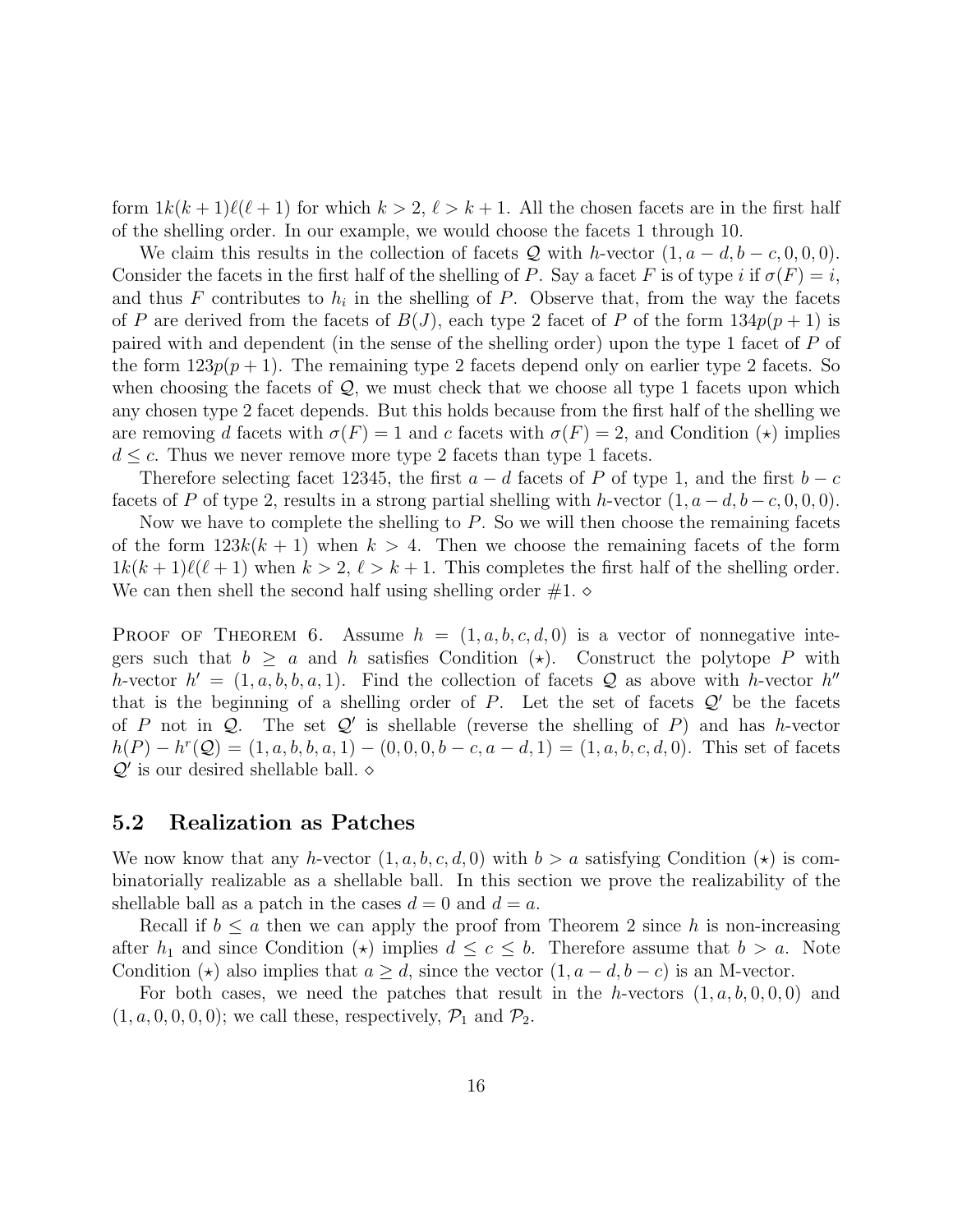Let P be the g-theorem polytope with h-vector  $(1, a, b, b, a, 1)$ . (We know  $(1, a, b, b, a, 1)$ ) satisfies the g-theorem conditions from Lemma 2 and therefore  $P$  is constructible.)

Let  $\mathcal{P}_1$  be the set of facets of P with an odd left set. Recall that for a face F of P,  $\mathcal{F}_F$  is the set of facets containing F. Let  $\mathcal{C}_1 = \mathcal{F}_1 \setminus (\mathcal{F}_{12} \setminus (\mathcal{F}_{123} \setminus (\mathcal{F}_{12345}))) = (\mathcal{F}_1 \setminus \mathcal{F}_{12}) \cup (\mathcal{F}_{123} \setminus \mathcal{F}_{12345}$  $\mathcal{F}_{1234}$  ∪  $\mathcal{F}_{12345}$ . (Note  $1 \subset 12 \subset 123 \subset 1234 \subset 12345$  so  $\mathcal{F}_1 \supset \mathcal{F}_{12} \supset \mathcal{F}_{123} \supset \mathcal{F}_{1234} \supset \mathcal{F}_{12345}$ .)

**Lemma 11** The set of facets in  $\mathcal{P}_1$  equals the set of facets in  $\mathcal{C}_1$ .

PROOF. Recall each facet of  $P$  contains 5 vertices. We need to show two things: first that any facet with even (possibly empty) left set is not in  $C_1$ , and second that every facet with an odd left set is in  $C_1$ .

Case 1: Assume F is a facet of P with empty left set. Since F has no left set then  $F$ does not contain the vertex 1, so  $F \notin \mathcal{F}_1$  and therefore  $F \notin \mathcal{C}_1$ . Now assume F is a facet with an even left set, so  $F \in \mathcal{F}_{12}$  or  $F \in \mathcal{F}_{1234}$ . If  $F \in \mathcal{F}_{12}$ , but  $F \notin \mathcal{F}_{123}$ , then  $F \notin \mathcal{C}_1$ . If  $F \in \mathcal{F}_{1234}$ , but  $F \notin \mathcal{F}_{12345}$ , then  $F \notin \mathcal{C}_1$ . So we have shown that  $\mathcal{C}_1 \subseteq \mathcal{P}_1$ .

Case 2: Now assume G is a facet of P with an odd left set. We need to show that G is in  $C_1$ . Since each facet has only five vertices there are only three choices for odd left sets, namely, 1, 123, and 12345. If G has odd left set 1, then  $G \in \mathcal{F}_1 \setminus \mathcal{F}_{12}$  and therefore  $G \in \mathcal{C}_1$ . If G has odd left set 123, then  $G \in \mathcal{F}_{123} \setminus \mathcal{F}_{1234}$  and therefore  $G \in \mathcal{C}_1$ . If G has odd left set 12345, then  $G \in \mathcal{F}_{12345}$  and hence  $G \in \mathcal{C}_1$ . So we have now shown that  $\mathcal{P}_1 \subseteq \mathcal{C}_1$ . Therefore  $\mathcal{P}_1=\mathcal{C}_1$ .  $\diamond$ 

**Lemma 12** The set of facets in  $\mathcal{P}_1$  is shellable in the induced order and results in the hvector  $(1, a, b, 0, 0, 0)$ .

**PROOF.** Since  $\mathcal{P}_1$  is a patch this result follows directly from [7].  $\diamond$ 

Let  $\mathcal{P}_2$  be the set of facets of P with an odd left set of cardinality greater than 1. Let  $\mathcal{C}_2 = \mathcal{F}_{123} \setminus (\mathcal{F}_{1234} \setminus \mathcal{F}_{12345}) = (\mathcal{F}_{123} \setminus \mathcal{F}_{1234}) \cup \mathcal{F}_{12345}$ . (Note 123 ⊂ 1234 ⊂ 12345 so  $\mathcal{F}_{123} \supset \mathcal{F}_{1234} \supset \mathcal{F}_{12345}$ .)

**Lemma 13** The set of facets in  $\mathcal{P}_2$  equals the set of facets in  $\mathcal{C}_2$ .

This proof is similar to the proof of Lemma 11 except the cases when the left set is 1 are excluded.

**Lemma 14** The set of facets in  $\mathcal{P}_2$  results in the h-vector  $(1, a, 0, 0, 0, 0)$ , where  $a = n - 5$ .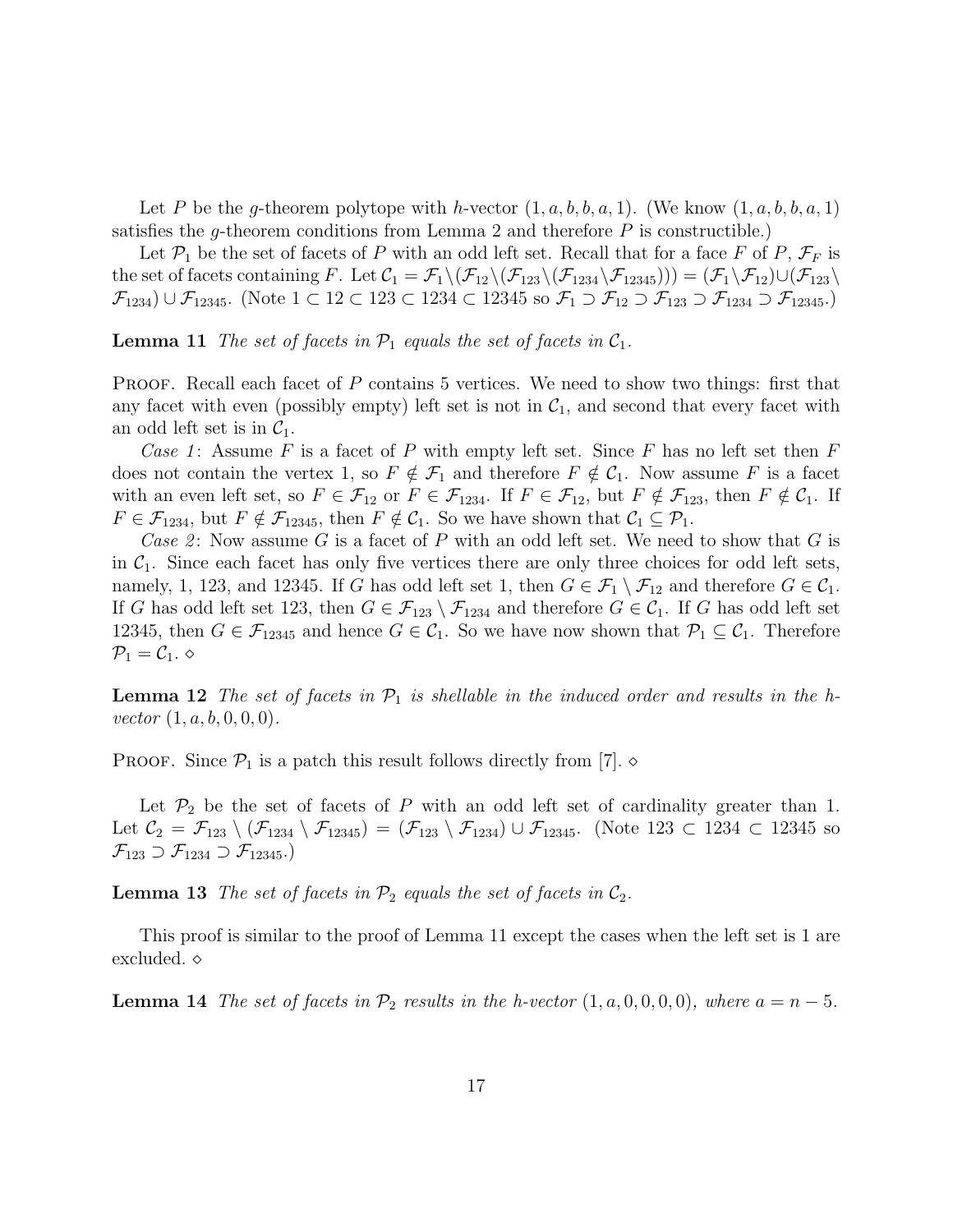**PROOF.** It is easy to see that there are  $a + 1$  facets in  $\mathcal{P}_2$  and each facet F in  $\mathcal{P}_2$  after the first has  $\sigma(F) = 1$ .

The next two lemmas follow immediately from Shemer's sewing construction [10].

**Lemma 15** There exists a point x in  $\mathbb{R}^5$  beyond precisely the facets of P that are in  $\mathcal{C}_1$ .

**Lemma 16** There exists a point y in  $\mathbb{R}^5$  beyond precisely the facets of P that are in  $\mathcal{C}_2$ .

So we now have our desired patches and points to begin the details of each case.

**CASE 1:**  $d = 0$ .

**Theorem 7** Assume  $h = (1, a, b, c, 0, 0)$  is a vector of nonnegative integers, such that  $b > a$ and h satisfies Condition  $(x)$ . Then h is the h-vector of some regular 4-triangulation.

**PROOF.** We will begin by constructing the polytope P with h-vector  $(1, a, b, b, a, 1)$  which we know satisfies the g-theorem conditions from Lemma 2. Recall that we have a set of facets  $\mathcal{P}_1$ with h-vector  $(1, a, b, 0, 0, 0)$  and a set of facets  $\mathcal{P}_2$  with h-vector  $(1, a, 0, 0, 0, 0)$  with points x and y as in the previous lemmas. Note that  $\mathcal{P}_2 \subseteq \mathcal{P}_1$ . There is a beginning of a line shelling of P, moving along a line from int P to y, in which the facets of  $\mathcal{P}_2$  appear first. Then one can extend the shelling by moving from y to x, during which the remaining facets of  $\mathcal{P}_1$  appear. So as the facets are shelled we obtain a sequence of patches  $\mathcal{B}_0, \ldots, \mathcal{B}_{a+b}$  with respective h-vectors  $(1, 0, 0, 0, 0, 0), (1, 1, 0, 0, 0, 0), \ldots, (1, a, 0, 0, 0, 0), (1, a, 1, 0, 0, 0), \ldots, (1, a, b, 0, 0, 0).$ In particular,  $\mathcal{B}_{a+b-c}$  is a patch with *h*-vector  $(1, a, b - c, 0, 0, 0)$ . Then (using Lemma 1) the facets of P not in  $\mathcal{B}_{a+b-c}$  also form a patch  $\mathcal{B}'$  with h-vector  $h(P) - h^{r}(\mathcal{B}_{a+b-c}) = (1, a, b, b, a, 1) - (0, 0, 0, b - c, a, 1) = (1, a, b, c, 0, 0).$  Therefore there is a regular 4-triangulation  $\Delta$  such that  $h(\Delta) = (1, a, b, c, 0, 0)$ .

**CASE 2:**  $d = a = n - 5$ .

This case is similar to Case 1 except  $d = a$ . This results in the h-vector  $(1, a, b, c, a, 0)$ . Since the h-vector satisfies Condition ( $\star$ ) this implies that  $b = c$ , and therefore the desired *h*-vector is  $(1, a, b, b, a, 0)$ .

**Theorem 8** Assume  $h = (1, a, b, b, a, 0)$  is a vector of nonnegative integers, such that  $b > a$ and h satisfies Condition  $\star$ ). Then h is the h-vector for some regular 4-triangulation.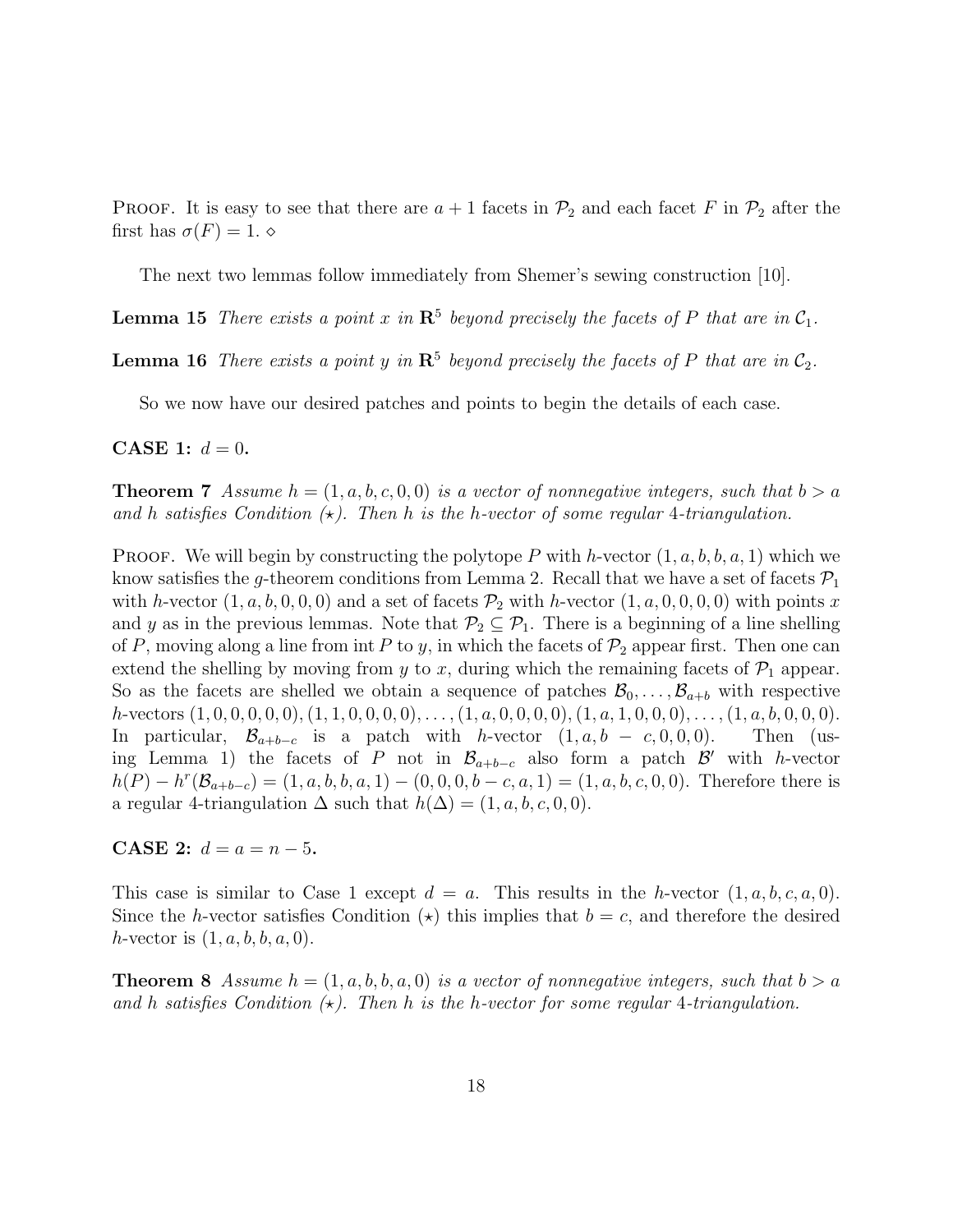**PROOF OF THEOREM 8.** We construct the g-theorem polytope  $P$  with h-vector  $(1, a, b, b, a, 1)$  and delete any one facet. The result is a patch B' with h-vector  $h(P) - (0, 0, 0, 0, 0, 1) = (1, a, b, b, a, 1) - (0, 0, 0, 0, 0, 1) = (1, a, b, b, a, 0).$  Therefore there is a regular 4-triangulation  $\Delta$  such that  $h(\Delta) = h$ .

Given the confirmation in the above (admittedly still limited) cases, we may hope that Conjecture 1 holds in dimension four for the remaining cases. Of course, a verification of the sufficiency of Condition  $(\star)$  in all dimensions would be welcome.

## References

- [1] L. J. Billera and C. W. Lee, The numbers of faces of polytope pairs and unbounded polyhedra, European J. Combin., 2 (1981), 307–322.
- $[2] \longrightarrow$ , A proof of the sufficiency of McMullen's conditions for f-vectors of simplicial convex polytopes, J. Combin. Theory Ser.  $A$ , 31 (1981), 237–255.
- [3] A. Brøndsted, An introduction to convex polytopes, Springer-Verlag, New York, 1983.
- [4] B. GRÜNBAUM, Convex Polytopes, vol. 221 of Graduate Texts in Mathematics, Springer-Verlag, New York, Second ed., 2003. Prepared and with a preface by Volker Kaibel, Victor Klee and Günter M. Ziegler.
- [5] G. Kalai, Many triangulated spheres, Discrete Comput. Geom., 3 (1988), 1–14.
- [6] C. W. Lee, Counting the Faces of Simplicial Convex Polytopes, PhD thesis, Cornell University, Ithaca, New York, 1981.
- [7] C. W. Lee, Kalai's squeezed spheres are shellable, Discrete Comput. Geom., 24 (2000), 391–396. The Branko Grünbaum birthday issue.
- [8] P. McMullen and D. W. Walkup, A generalized lower-bound conjecture for simplicial polytopes, Mathematika, 18 (1971), 264–273.
- [9] L. SCHMIDT, On f-vectors of Regular Triangulations, PhD thesis, University of Kentucky, Lexington, Kentucky, 2003.
- [10] I. SHEMER, Neighborly polytopes, Israel J. Math., 43 (1982), 291-314.